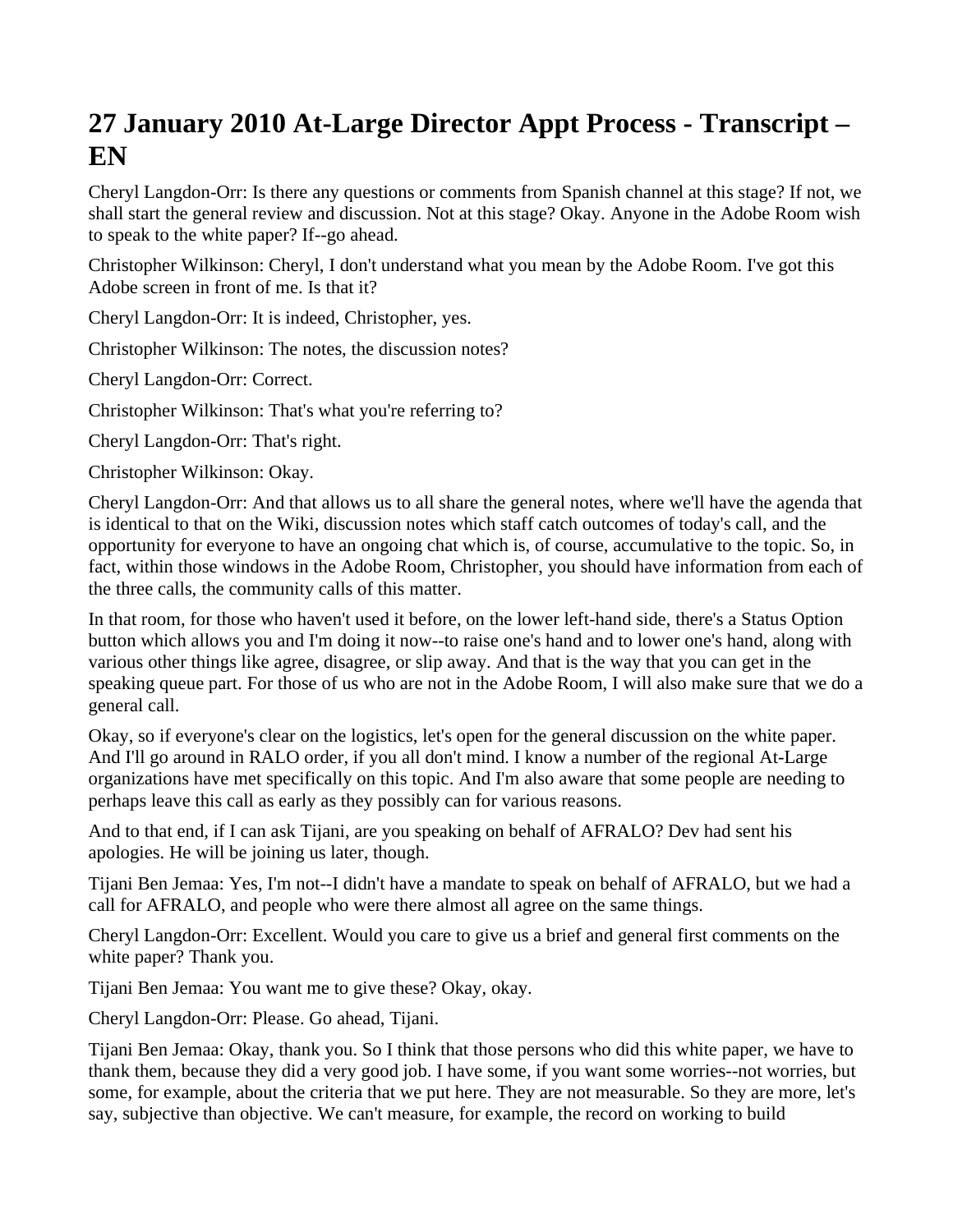consensus with a diverse (inaudible). It's not measurable. It will be the feeling of people. And this can give (inaudible) for some people that are not well known by the people of the Selection Team or the Selection Committee. Do you understand?

Cheryl Langdon-Orr: I do.

Tijani Ben Jemaa: Okay. That's the--.

Cheryl Langdon-Orr: Would you care for us to deal with these issues one by one, or to present them all, have them catch it in the discussion notes, and then have other people discuss those with you?

Tijani Ben Jemaa: I think that it's better that we go according to the agenda, because in the agenda, you have the steps, for example, for the ABSC and ABSDT. I have comments on those. What else? For the term, I think it's okay. I don't have anything to say.

Cheryl Langdon-Orr: Okay.

Tijani Ben Jemaa: It's better to follow the agenda.

Cheryl Langdon-Orr: Fine, so the rest of your comments at the moment will be of this general matter. We'll capture them and put them in for the discussion in the rest of the meeting, then.

Tijani Ben Jemaa: Okay, thanks.

Cheryl Langdon-Orr: Okay, continue. Thank you.

Tijani Ben Jemaa: Thank you.

Cheryl Langdon-Orr: Okay, so the matters of the ABSC and the ABSDT from AFRALO will be addressed under those agenda items.

Tijani Ben Jemaa: Yes.

Cheryl Langdon-Orr: Just looking down, Hong, you're still with us?

Hong Xue: Oh, yes, I'm here.

Cheryl Langdon-Orr: Okay, Hong, if you would like to, from APRALO's perspective, raise any of the issues that we have discussed at our meetings. While I'm chairing this meeting, I'll hand over to you. I don't see any of our executives on the call. And also, when you're giving your personal opinions, if you can just highlight that they are personal or otherwise. I'll hand you the microphone.

Hong Xue: Oh, oh sure.

Cheryl Langdon-Orr: Go ahead, Hong.

Hong Xue: Oh, this is actually my personal opinion. I do not represent APRALO. And as far as I can remember, we haven't composed any official comments to the white paper. But I made some comments I posted on the Wiki page.

Cheryl Langdon-Orr: Yes.

Hong Xue: So (inaudible) it's a long one. When we go through the agenda items.

Cheryl Langdon-Orr: Okay. Then in terms of general?

Hong Xue: In terms of general, I remembered APRALO calls, we talked about the election model, and we talked about electoral college. Sorry, my, I don't have much energy to recollect all those points.

Cheryl Langdon-Orr: That's fine, Hong, but obviously, we want to make sure all voices are heard, and you're one of those people who have taken a considerable time to make comments, and I know you're not particularly well. So I wanted to give your voice an opportunity early in the making.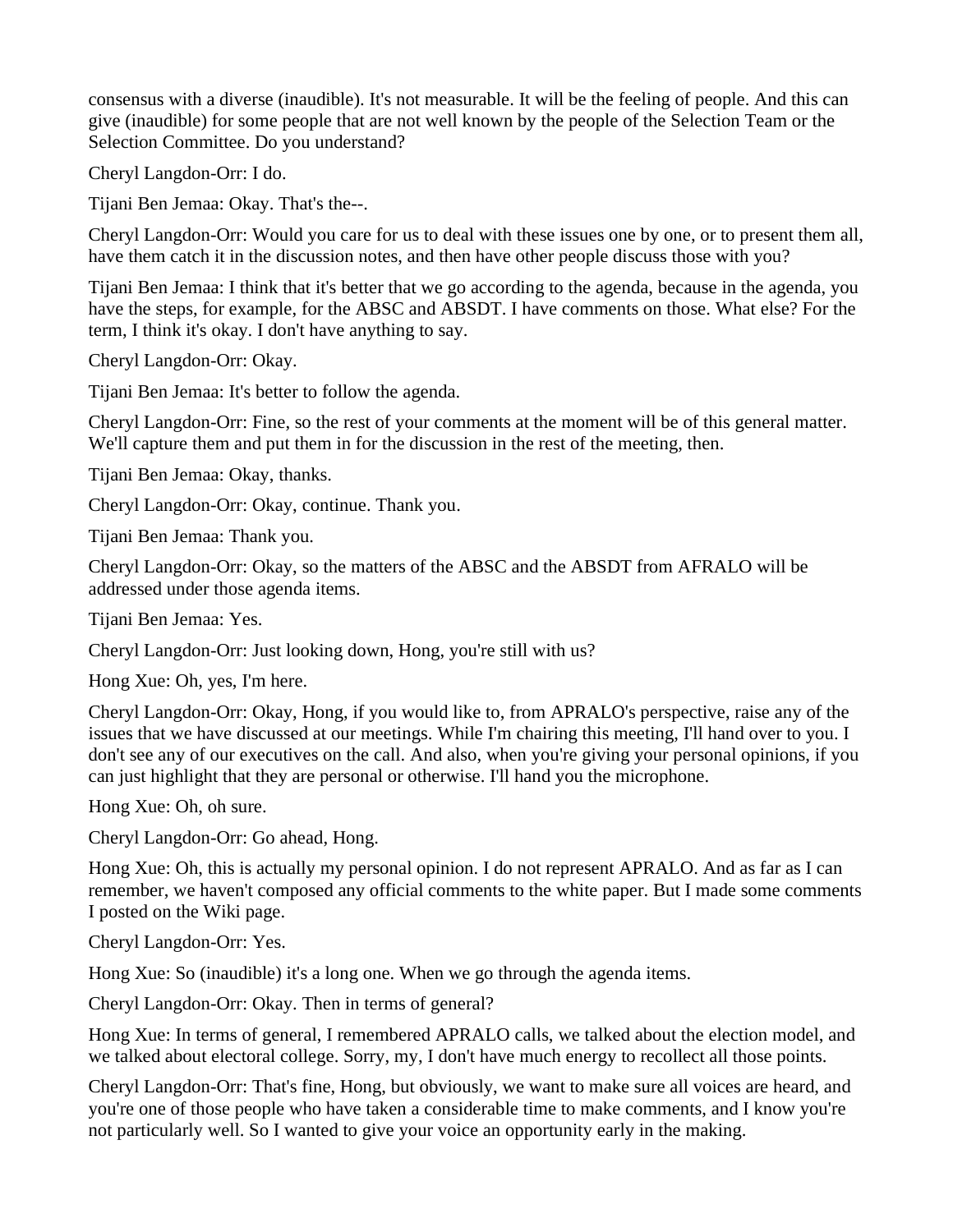Hong Xue: Oh, thank you very much. But if it is so necessary, perhaps you could help me. To your point, we talked about it at our conference calls. I'm sorry, my brain is not working well, so I can't remember it that well.

Cheryl Langdon-Orr: Okay, so if I pop my APRALO representative hat on for just a moment, then, as is often the case, we tend to discuss things and I guess a number of comments put through in our monthly meeting if we have issues with things. The lack of comments on general terms from APRALO is an indicator of general comfort on the white paper processes, with the exception, of course, of some specific concerns that individuals may have and have put into their comments.

There is not an official APRALO view for tonight's meeting other than that business being reflected previously, and I'm still hopeful that Karaitiana or some of the other executives from APRALO will be able to join us. But it is a particularly friendly time for people in our region, whether they will or otherwise.

Moving on to EURALO, who would like to speak on behalf of EURALO in general terms on the white paper? I don't see Wolf listed, so is it to be Sebastien or Christopher?

Christopher Wilkinson: Hello, this is Christopher. I thought Sebastien was on the call.

Cheryl Langdon-Orr: Yes, he is.

Christopher Wilkinson: Because my personal position is not necessarily that of my ALS, not necessarily--.

Cheryl Langdon-Orr: Fine, well, Christopher, you've got the microphone now for a moment, so give us your general views from a personal perspective, and then we'll hand over to Sebastian for any specific EURALO outcome.

Christopher Wilkinson: Well, I don't know. I think it's still the same concern I had when we discussed it the last time, Cheryl, that the options, the ALSs that I've spoken to, they're not, by no means to all of them, but I would prefer each ALS to have a vote.

Cheryl Langdon-Orr: Okay, so it's an electorate, not a general issue at the moment seems to be your dominant--okay? Fantastic. Uh-huh.

Christopher Wilkinson: But I've set this out before, and we know that it goes and comes. So I think Sebastien should take this matter over.

Cheryl Langdon-Orr: Certainly, that's not a problem. I'm just very keen to ensure that all voices are heard here. Sebastien, go ahead.

Sebastien Bachollet: Thank you. I would have preferred that both would participate and take the lead on that, but I think we, we're along a change on the--.

Cheryl Langdon-Orr: Sorry, (inaudible) on. Wolf is not in the Adobe Room. Is he on the teleconference call?

Sebastien Bachollet: No, no. I don't think. I was expecting to have him today, but he is not.

Cheryl Langdon-Orr: Okay. Tell me what happened. Misdirected the matter, that's all.

Sebastien Bachollet: Oh, no, I expect (inaudible). And we had a long discussion on this issue. I think we are fairly comfortable with the overall solution. Now we have some points where some of our members think that we can do better. But the idea's not too much to change the document itself, but maybe to try to apply as much as we can in our region what we would like to see done, like more inputs from the LACs and in each part of the process. But generally speaking, I guess we are quite happy with the outcome of this particular document to date. Thank you.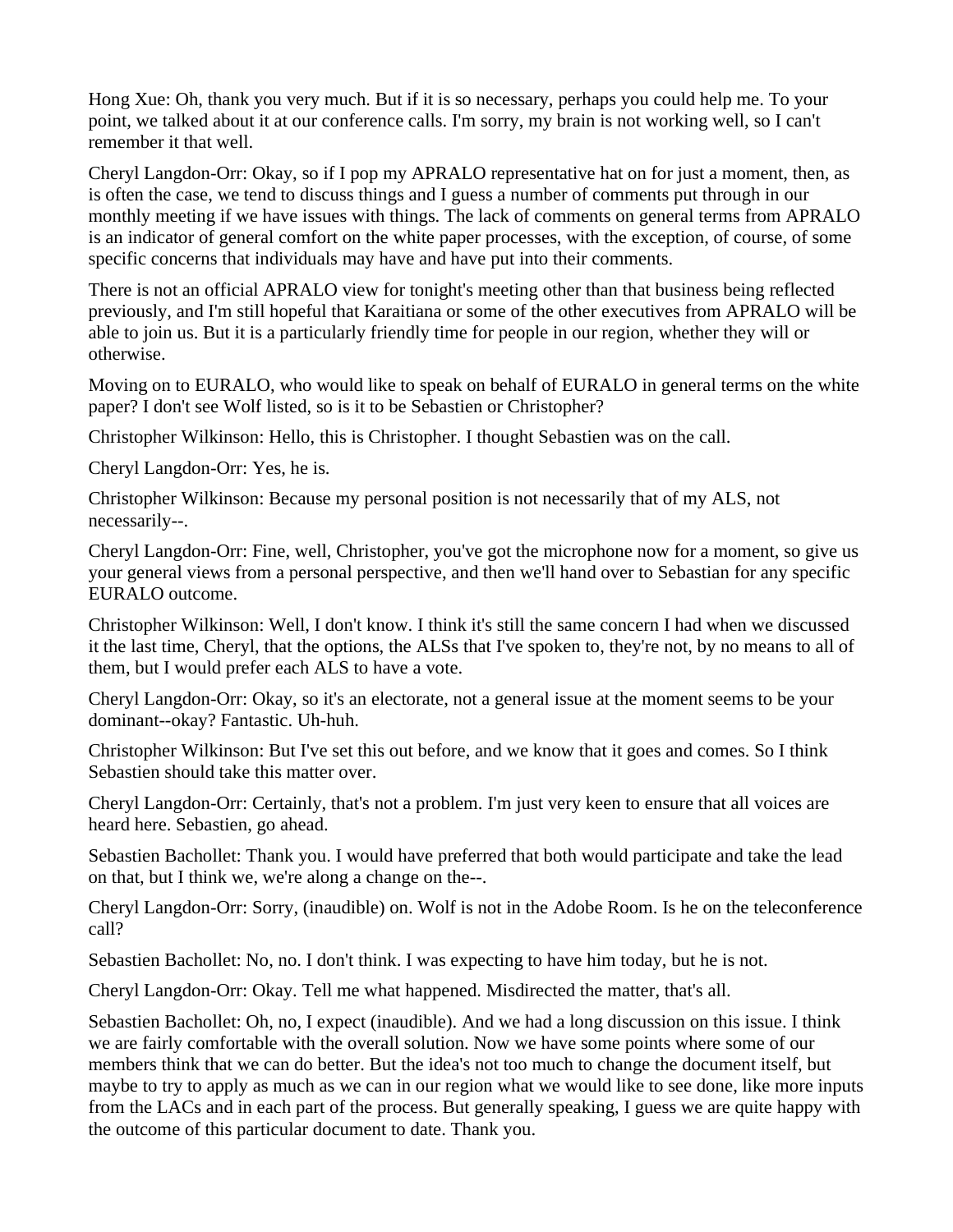Cheryl Langdon-Orr: Thank you very much. If we can now move to LACRALO. Carlos from Spanish channel. I don't see any other executives in the English channel. Is there an official LACRALO view in terms of general view of the white paper?

Interpreter: Give me one second, please. I'm not sure he can hear me. I hear noise in the background, but give me one second.

Cheryl Langdon-Orr: Certainly. Not a problem.

Interpreter: Okay, and Cheryl, I'm sorry. Sergio Salinas--oh, here we go.

Cheryl Langdon-Orr: Excellent. I think there's all sorts of things happening on the Spanish channel.

Interpreter: And now, and this is Carlos speaking.

Cheryl Langdon-Orr: Thank you.

Carlos Aguirre: [Interpreted](https://st.icann.org/alac-docs/index.cgi?action=display;is_incipient=1;page_name=Interpreted) What I wanted to tell you from the region, and this is what we spoke about in the last teleconference, we've made some comments in regards to the white paper where, in particular, we do agree on this regional overview with our document. There are certain issues that were raised, and we will bring them up during the course of the teleconference. And we do have other members of LACRALO who have issued those concerns, such as Mr. Sergio Salinas. So during the course of the teleconference, each of us will be able to make those comments, but on a general overview, the comments on the white paper is that it has been very well done in general. I just think there are some little issues that we'll be raising during the course of this teleconference.

Cheryl Langdon-Orr: So very similar in some views, then, to what we've heard from AFRALO and EURALO to date, then?

Carlos Aguirre: **Interpreted** That's right.

Cheryl Langdon-Orr: Thank you very much. If we can now move to Latin America (inaudible), not scrawling down my notes properly. Evan, if you could make a contribution in terms of general white paper, recognizing, of course, Evan, that as well as the authors of the white paper, and, of course, as one of the (inaudible) in this process, NARALO has done an awful lot of the foundation work. And I think we should recognize that and thank NARALO in general for the contributions they've made to this process. Go ahead, Evan.

Evan Leibovitch: Okay. I'll keep it brief for that reason. Just to let you know, there's actually a check going on in the, there's a scope check going on amongst NARALO people right now who have chosen not to be part of this call for reasons I don't understand. But that's how it is. The concept has been raised--sorry, let me restart.

Generally, there's broad approval for the kind of process that we've been going through with, as people here probably realize, a number of specific individuals who have very strongly raised the case for having public elections and a self-nomination process without limit. For instance, it's been raised that in California, voters have been able to choose on a ballot from amongst 135 candidates and were able to successfully select between them. So there's been questions raised by some people about having to have a system that vets candidates. Essentially, the proposal is being made that anybody who wants to run should be allowed to run and that we perform an appropriate service of informing the voters on how to choose between them.

Beyond that, there generally hasn't been a lot of discussion recently. As you know, most of the NARALO work has been done some time ago. There hasn't been, besides what I've just said, much news since then.

Cheryl Langdon-Orr: Okay. Thanks very much. It's a very nice segue, I think, to looking at the matters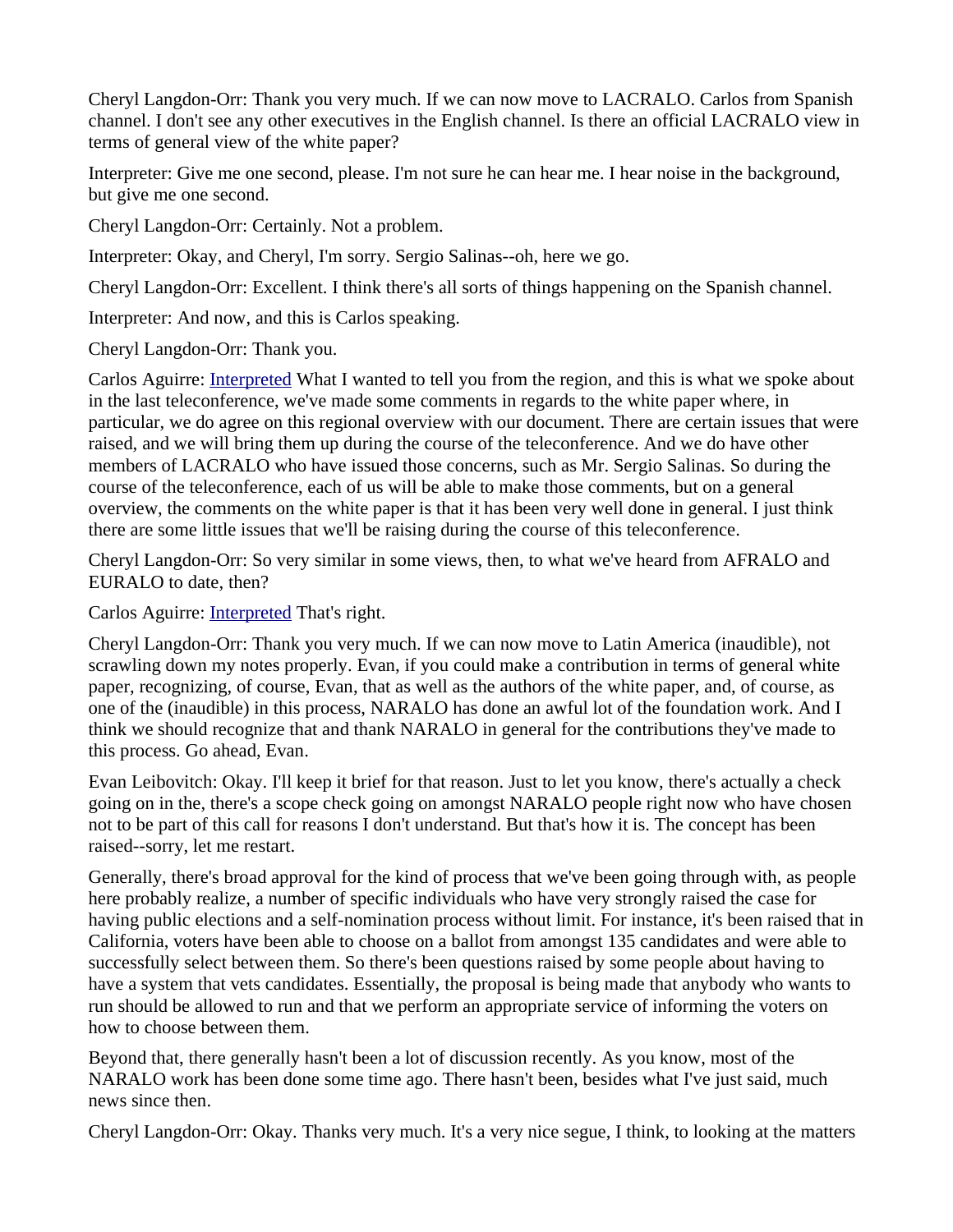of draft candidate criteria and the calls for statements of interest. So before we move formally to that agenda item, can I ask is there anyone in, first of all, the Spanish or French channel who wishes to speak in general to the white paper and highlight any particular points that they may not have had time to put on the Wiki?

Antonio Medina: **Interpreted I am Antonio Medina**. I would like to say something.

Cheryl Langdon-Orr: Please go ahead, Antonio.

Antonio Medina: *Interpreted I just wanted to clarify*, on a previous LACRALO meeting, we had stated that from LACRALO we were going to nominate our choices upfront, but there's also the option of any RALO to nominate freely there own candidate in that this is what I wanted to mention, that there's two options for the RALOs to nominate their own candidates. Therefore, anybody who wishes to freely appoint themselves to do so.

Cheryl Langdon-Orr: Certainly the matter of the RALO appointments where more than one RALO--in fact, I think the proposal was to have three or more. In a model way, we have five RALOs for consideration. If such a person hasn't been self-appointed from the--sorry, not self-appointed, selfpromoted--to the slate of candidates as a result of the call for statements of interest is something the white paper does discuss. I see Carlos and then I see Sebastien. Carlos, go ahead, and then Sebastien.

Interpreter: One second, please.

Cheryl Langdon-Orr: No problem.

Carlos Aguirre: [Interpreted](https://st.icann.org/alac-docs/index.cgi?action=display;is_incipient=1;page_name=Interpreted) One of the subjects that we discussed in the Latin American region and the Caribbean and that has been raised by one of the IDS leaders was related to the voting process. And really, at the end of the voting process, what happens if there was a tie? Who would solve this problem? Who would break that? If with the amount of votes, it was possible to solve this issue, because this is, there's no specific clause in the white paper that talks about breaking the tie.

Cheryl Langdon-Orr: Certainly. Carlos, I'm happy to respond on behalf of the group that put the white paper together. This was a matter that was discussed, and it was felt that, one, the white paper, because it wasn't something that had been discussed by the community in previous calls, was able to remain silent on that.

Should a tie occur, they raise a number of standard forms of rerun of a partisan election. If you can't break a tie, then you could have various methods of cast through from casting votes being put by perhaps the electorate again, or in fact something as simple as choosing out of a hat is even possible. If you feel that the community, if LACRALO feels that the community needs to have a prescriptive method of breaking a tie, then I suppose that's one of those so-be-it discussions.

But we are very cognizant that we also have a very tight time course, and if we spend another two or three months discussing a set of options for avoiding a tie situation or to solve the choice if we have an exact tie situation, then we would probably miss our deadline. And, of course, the simplest way to avoid a tie is to have an electorate model. That means the total number in the voting population is operating in a system where a tie is not possible, and there are ways of doing that.

Sebastien's put his hand down, but Alan has put his hand up, and I know we spoke extensively on this matter.

Interpreter: And Mr. Salinas as well.

Cheryl Langdon-Orr: Yes, okay, thank you. So I now see Alan, then back to Mr. Salinas and then Evan. Alan, I'm assuming this is in response to Carlos's and LACRALO's question, I think it's up. Go ahead, please, Alan.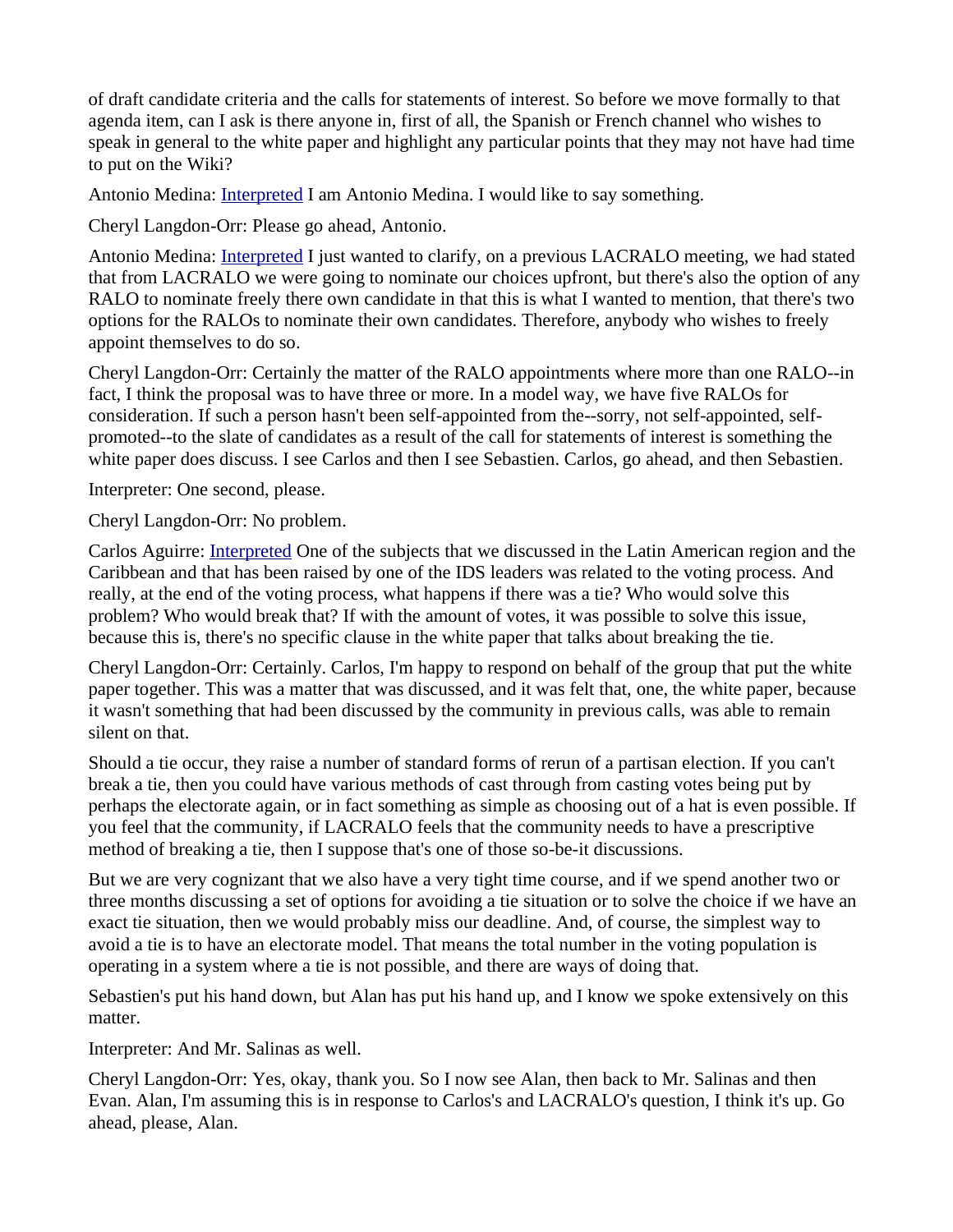Alan Greenberg: Yes, yes. Okay. Just a quick note to say that the white paper does mention that it is an issue which needs to be discussed. We didn't forget it. As you pointed out, there had been no prior discussion, and we didn't feel it was necessary to put something in place.

There are a number of solutions, as you point out. It is mandatory that we have a written rule prior to the start of the election so we don't invent the rules as we go along. But my feeling is similar to yours. It needs to be decided, it needs to be put in place, but none of the options are particularly greater than the other. And I'm not sure it's worthy of a lot of community discussion. It certainly can, as you pointed out, if we need to. But it is important that it be written prior to the start of the election process.

Cheryl Langdon-Orr: Absolutely. Evan and then back to Mr. Salinas, and I will also see if Carlos has a follow-up.

Evan Leibovitch: Hi. I had the fortune of sitting in on the LACRALO call, and I understood the concerns. No matter which of the recommendations in the white paper is considered, as long as we have an even number of voters, especially as we get into the second or third stages of the vote, it is possible to have a tie. So this is something that probably does need to be threshed out before we send the next version of this to the SIC. I do think that this is going to be a concern. There's a possibility, if we have 20 voters, that with the second or third round, you could have 10 and 10. And definitely I think there needs to be something concrete put forward to address that.

Cheryl Langdon-Orr: Certainly, Evan, and I think when I was making my initial response, I did say that the number in the electorate was one of the simplest ways of avoiding this outcome. And I would also suggest that when we've had discussions from an electorate point of view within APRALO for whatever forms of election we've had in the past, one of the practices that the Asia-Pacific region has adhered to, and would obviously feel very comfortable with in a model for this type of appointment process, is to ensure that you have an odd number so it can't become a problem.

## Mr. Salinas? Sergio?

Sergio Salinas: [Interpreted](https://st.icann.org/alac-docs/index.cgi?action=display;is_incipient=1;page_name=Interpreted) Yes. And this is just a proposal in regards to a tie. And the proposal is the following, and this is what we have spoken about within the LACRALO meeting. We do realize that this could be a possible option. The President and the Secretary could be elected within this meeting, and then the President would have the possibility of having a (inaudible) vote. And so in that case, the President would be the one to break the tie.

Another subject that we dealt with in respect to raise this as well is we should at least have, within that election, to have one candidate per region. At a minimum, in order to even deal with this issue about an election, is to have one candidate per region. That's all.

Cheryl Langdon-Orr: May I ask about this on that back to Mr. Salinas. In what way does having one candidate per region within the set of potential people to vote for--remembering we're not discussing the electorate at this point. We're looking at the candidate slate. How does that address having a tie issue, and how does that address having an outcome that is a globally representative person of At-Large?

I can see where having names on a list that three, four, or five, six or seven depending on how many RALOs we have in the future may do that, but I'm, from--this is me from a personal perspective, not the Chair's perspective--am wondering where having a mandate of, "If we have five regions, we have a minimum of five candidates," how that contributes to a globally representative outcome as opposed to a set of round-robin votes which can name the least likely representative and popular candidate may win? And then I'll see Sebastien. (Inaudible) From LAPRALO, yes.

Sergio Salinas: [Interpreted](https://st.icann.org/alac-docs/index.cgi?action=display;is_incipient=1;page_name=Interpreted) First of all, that was just a suggestion to deal with diversity. Beyond that, I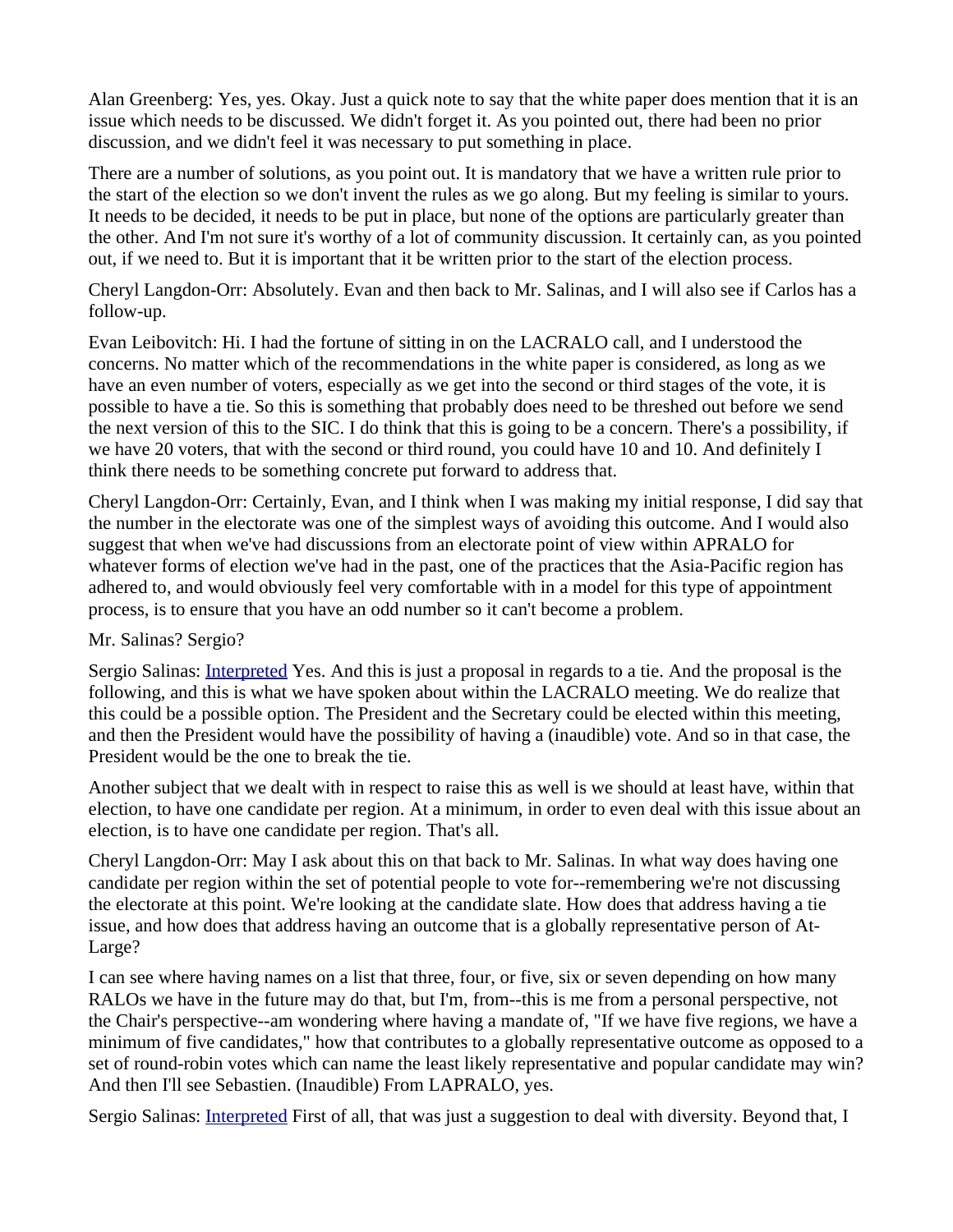think every candidate will have a global vision to represent everybody from every region. But as a foundation, it would be able to have a candidate per region if there were more of that problem. You know, three from NARALO, four from APRALO, two from LACRALO. I mean, what's important, like I said, as a matter of guaranteeing diversity, I think that it would be good to have one candidate per region as a minimum requirement, and to then be able to raise up even more candidates depending on whoever wants to be nominated.

Cheryl Langdon-Orr: Okay. I think we might come back to that in further discussion, then. Sebastien, go ahead?

Sebastien Bachollet: Yes. Two points. First, it's to break a tie, I guess we need to find a way to do that, but don't spend too much time on that. Because I hope that we will be able not to 10/10 at the end of the day. That, nevertheless, may be productive.

My second point, and I will say it's more important that please, we are just one organization, one group of people to put one people in one seat in the bowl. And we can start to struggle each with every others, but I dream one, that one region could decide to support somebody from another region.

That's, I will take one example just to show you what could happen. I know that is not candidate, and I hope he will not to be bothered too much about taking his name, but if Adam Peake was living in Japan as a NomComm for the EURALO is candidate, with EURALO pushing that candidate and that APRALO, because he is living in the region, decided that he's also a good candidate for them. Why we need to have two candidates?

And I understand the question of diversity. We need to have as much diversity as we can, but did we say that we need to have as much women as men as candidates, as we will say that we need to have white, black, and other color. I will miss the right word and I will not try to make the names. Because we need diversity. Yes, we need diversity. Yes, definitely. But at the end of the day, we need to elect one people, and that's our tricky situation. Then just take care of all that. Thank you very much.

Cheryl Langdon-Orr: Okay, thank you, Sebastien. Any other comments specific to the matter of the candidate listing having a regional diversity criteria in it or any other form of diversity criteria in it? Anyone else wish to speak to that matter?

Alan Greenberg: I will--Alan.

Cheryl Langdon-Orr: Thank you. Go ahead, Alan.

Alan Greenberg: I'll just say what I put in the chat, and it's equivalent to what Carl Auerbach, a person I often do not agree with, said. If we can't start thinking of ourselves as one group and get rid of the regional bias and the regional representation issue, we are lost. We have one seat; we may end up with two. We're never going to have five. It's not going to happen, and we have to start thinking of having someone who can represent At-Large, not a region. Otherwise, I think we are doomed.

Cheryl Langdon-Orr: Indeed, yes. I'm perilously close to packing up my bat and ball and going home. If we go to a regional model, then you probably have my resignation. Siva, go ahead. You may be on mute, Siva. Siva, we can't hear you.

Siva Muthusamy: I'm sorry, I'm sorry. I've had some trouble. Yes, my comments are next to the regional representation for candidates, and we put on, we have a system. If we have a system, the idea can be that the maximum number of candidates from a region is one, and after that the regions have to work together to arrange a consensus to a (inaudible) conflict. But similar, the merits of specifying that candidates should come from a region has to be debated. Thank you.

Cheryl Langdon-Orr: Okay. I would like, then, to pose from an Asia-Pacific perspective, with the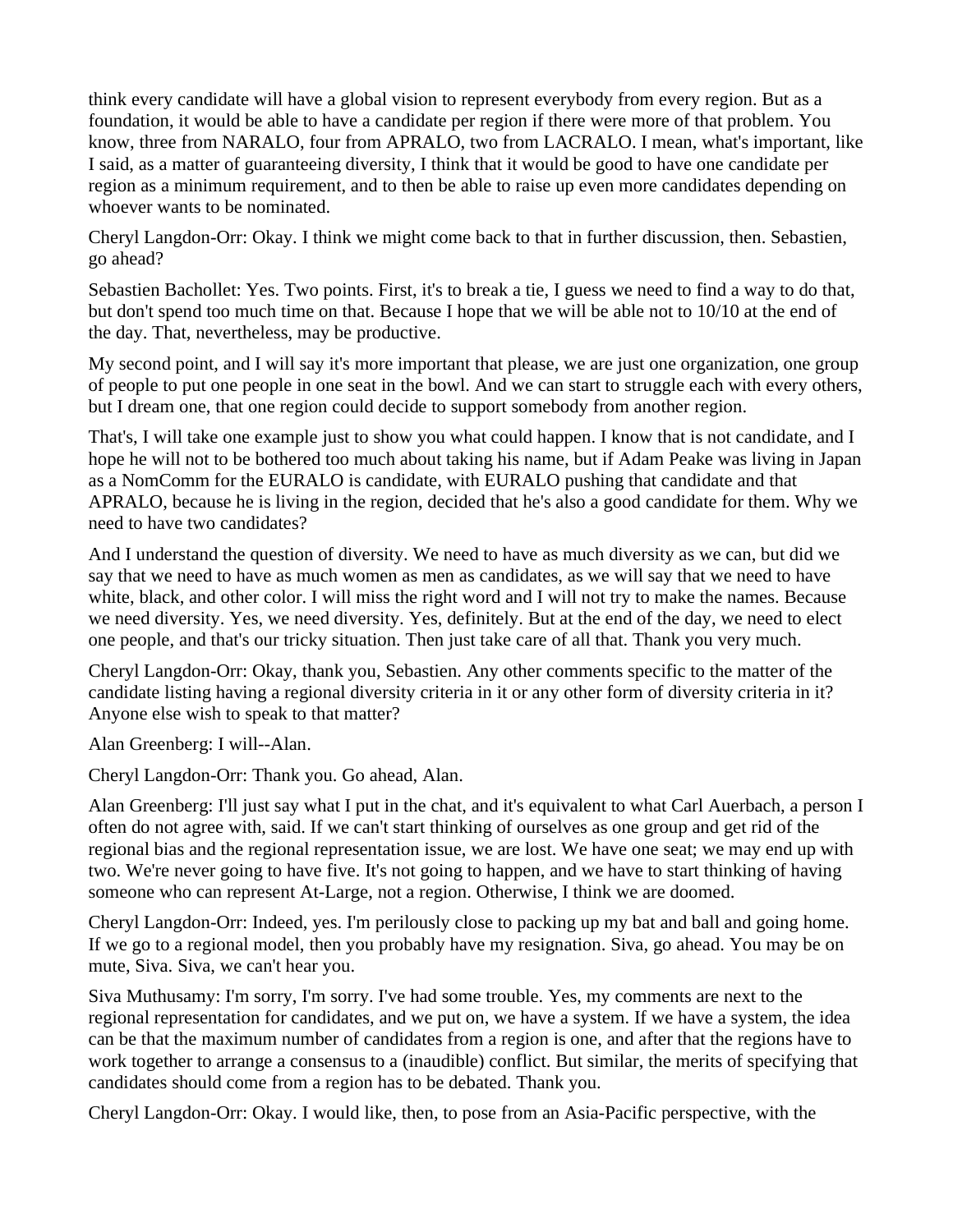region of greatest inter-regional diversity, if it's limited to N equals any number, but it says any number less than probably 10 or 15 per region, our diversity will not be seen to in such a model, and therefore, we would probably believe that such a model is faulted.

Secondly, if we look at having regional diversity in some way mandated into this process, how on earth does that make what I hear from the ALSs in some of the discussions from Europe, and what we certainly heard from some individuals in their comments, how does that then mesh with as individuals rise to put themselves forward from within the at-large community--lower-case, not as endorsed regional candidates--and indeed for people who have, as some people have argued, no, in inverted commas, "at-large" or ALS or regional or ALAC connections, to also be considered for such a role?

Now, I'm not asking about the debate on whether or not that's a good criteria or other. I'm asking how, if we bring in some form of mandated regional diversity rule, as opposed to what the white paper has enshrined within it for discussion, a mechanism where regions can ensure that highly qualified and, in their view, providing it is three or more of their views, ideal candidates who may not have been included for whatever reason that the ABSC did not include them, it can be put in by the petition method. Can I ask for Carlos and then Siva to respond to those questions, please?

Hong Xue: Cheryl--.

Cheryl Langdon-Orr: Yes, Hong, please, I can hear you there. Please jump in, because I just, I just have huge issues on how regions who are less diverse than ours can say regional diversity is going to be met by one name coming in.

Hong Xue: Oh, wow. Sorry to (inaudible). I know you're asking African RALO anyway.

Cheryl Langdon-Orr: And also Siva, who is from our region.

Hong Xue: Right. Diversity's a big issue, and of course the question is whether diversity should be one of the criteria. The answer should definitely be yes, especially from the perspective of the Pacific, which is the most diversified region, ensuring that how to make it procedurally feasible, how to build it into our process. It is something we'll think about. I guess nobody on this call are committed to oppose diversity as a criteria; that issue is how to realize that.

From my very limited experience with nomination committee--well, not ours, not At-Large--while (inaudible) is so confusing use this phone call, I mean, for ICANN NomComm, diversity is one of the elements that should be considered to assess the qualification of the candidate, a group of candidates, in comparable conditions.

In our case, I'm just thinking about Cheryl's very insightful comment, and I want to follow that. Whether we want to make one candidate per region as a mandatory requirement, this is very interesting, very interesting thinking. Because it will be related to the power of the nomination--sorry, tell me the word you've chosen to describe. Is it Selection Committee?

Unidentified Participant: Selection Committee, yes.

Hong Xue: Oh, okay. It depends on the, how to define the power of the Selection Committee. If diversity is something for the Selection Committee to consider and decide, then it should be solely in their discretion to decide whether they want to have a diversified selection or not. Or, in another option, and if we make this one person/one region mandatory, then the Selection Committee will have to think in this framework, in this nutshell. They have to select, oh, wow, it is five pigeonholes and put people in. That's totally two methodologies. We will have to think about which way to go forward. I don't have conclusions here but to listen to the other colleagues. Back to you, Cheryl.

Cheryl Langdon-Orr: Thank you, Hong, and it's a matter of methodology.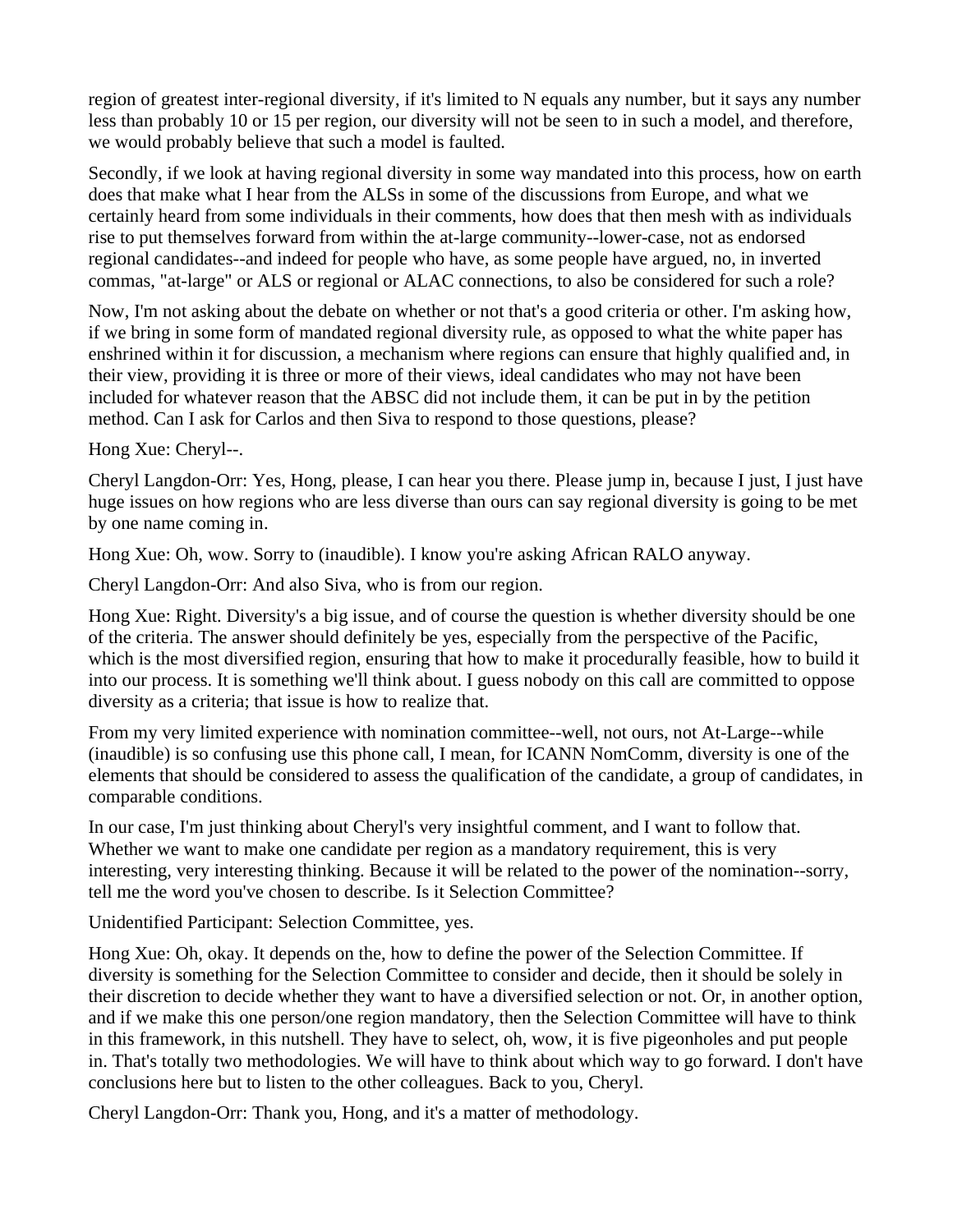Siva Muthusamy: Cheryl?

Cheryl Langdon-Orr: Yes, go ahead, Siva. I did want to go to the Spanish channel as well, but you can go first.

Siva Muthusamy: Yes. First, my point is not to make it mandatory that it should be one candidate from a region, it's rather to make it a convention to work towards a maximum of one candidate per region. And this is that along the lines of thinking of some election processes that I've seen in India, there are conventions that are not in that process of building consensus.

One year there is a candidate from the southern region, and the next year there is a candidate from the northern region, and there are such candidates that exist in the various forums. For example, in Internet domain process, it's better if one of the candidates is a man this year. To bring in gender balance, next year the candidate is likely to be a woman. So if we bring in some convention among regions to build a consensus, then it should be possible to have one candidate from Latin America for one year and the next year, the candidate could be from Asia, and one year the candidate can be a man, and the next year, the candidate can be a woman.

But after saying all this, I also considered the merits of what was said in the last (inaudible). She talks about various (inaudible) sense of this idea of limiting the number of candidates, so I would like to reserve further comments on this and come back to this point by email or by written comment. Thank you.

Cheryl Langdon-Orr: We're putting a final set of recommendations through as a result of today's meeting, so I find the likelihood of full and frank communitywide discussion on this particular subject as an opportunity very unlikely.

And I would like to remind everybody, before I move to Latin America and then back to Alan, that we have diversity control mechanisms on the Board structure. That's one of the reasons NomComm has its rules. Our focus is on a single--numero uno, one--representative who may be--sorry, not representative, let me retract that--appointment, they are not our representative--an appointment to the ICANN Board who could be there for three consecutive three-year terms, if the community believes they're doing a good job.

So let's make sure what we're focusing on is not some philosophical, ideal piece of claptrap, which is where I believe we're heading in this conversation now. Rather, something that we can have a person appointed to the Board that can have the widest at-large--lower-case--end Internet user community belief that they are a representative of views that the average Internet end user and registrant would want to see taken to the Board of ICANN.

Now I'd like to go back to Latin America and Caribbean and anyone in the Spanish channel to see whether this discussion on regional diversity and mandates or mechanisms that ensure other than what is in the white paper, which is the petition model, needs to be further discussed. Because if it does, then I think we need to look very seriously at our timing for today's call. Tricia? Hearing nothing.

Tricia Drakes: Yes, I'm sorry.

Cheryl Langdon-Orr: No, go ahead. (Inaudible).

Tricia Drakes: Now, in regards to diversity, diversity goes beyond race or gender and all those things. It has to do with many other issues, so it's really very complicated to include within the document the subject of diversity. And I do think that the simple fact of mentioning that would bring about a big problem. I mean, a certain concept of diversity should be in the document, but that is going beyond the understanding of each region. It's a very complex issue and, I mean, maybe we can try to define it somehow in the document, just to have a better understanding of this concept. And Sylvia would like to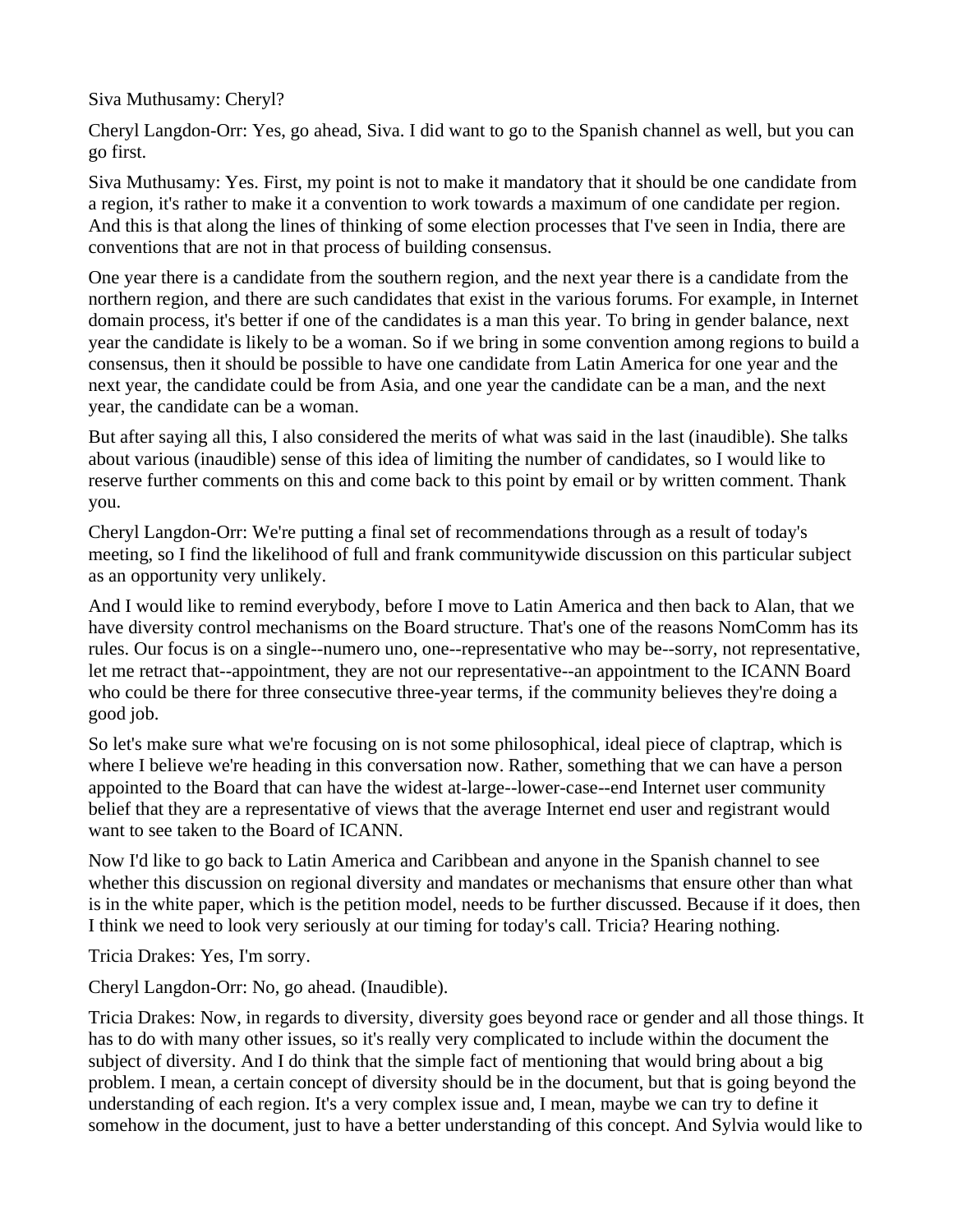say something as well at the end.

Cheryl Langdon-Orr: Okay. Perhaps we can go now to Sylvia before Alan. Go ahead.

Sylvia Leite: [Interpreted](https://st.icann.org/alac-docs/index.cgi?action=display;is_incipient=1;page_name=Interpreted) I do agree with what Siva and what Carlos said. Really, what it is, the issue of diversity is not something that can be obligatory, because when something is imposed, there are never good results. I think that each region can adopt their own methodology in order to bring about diversity within their representatives. We can mention it, but not as something obligatory, because then I think we're getting involved into something that will bring problems in the future. But yes, mention the importance of diversity and that we do approve of diversity, but not as something obligatory, and that was all. Thank you.

Cheryl Langdon-Orr: Okay. And again, I would remind you that the Board structure itself for ICANN has considerations of diversity enshrined in its rules, and the Nominating Committee forms of making sure diversity happens on the Board is something that's a very important part of ICANN and need not be tried to be fixed by one tiny part of a single appointment process. Alan?

Alan Greenberg: Yes, two quick points. On the issue of regional rotation and regional representation, we discussed this on the very first call. We very quickly came to the realization that would strongly disadvantage the At-Large person if we needed to rotate or we needed to do that kind of thing, and it was deleted from the list of options. I am really worried that we're going back full circle and spending a half an hour to discuss something that we already talked about and decided was not a good idea. That's number one.

Number two, we started off this meeting with someone saying--I don't remember who--that perhaps we needed objective criteria for selecting the person, that all of the criteria we talked about were subjective.

Cheryl Langdon-Orr: Yes, that's Africa, and I'd like to move to that now, because it does bring us to the candidate criteria.

Alan Greenberg: Just one comment, because it applies to whether we pick someone from the right region. If anyone knows how to pick a person for a position based on completely objective criteria, and you guarantee success, I suggest you publish it, because there's a lot of people looking to employ people, looking to find a spouse, that if you could find these rules, you would make a lot of money. I think we're talking about very subjective things, and you have to do it and hope you do it right.

Cheryl Langdon-Orr: And perhaps at that point it might be appropriate to go back to Tijani, seeing it was something that was raised from the AFRALO point of view. And we do need to focus on the draft candidate criteria.

Tijani Ben Jemaa: Yes, I do think that there is enough criteria from ICANN and from the NomComm that we have to add more, especially because what we are adding are subjective criterias. And we either have to add only one point--the candidate must be from the At-Large community, meaning from one of the RALOs. That is, from one of the ALSs.

Cheryl Langdon-Orr: So you're saying that candidates who, through whatever mechanism, put in their statements of interest that are endorsed or otherwise, must be a member of an At-Large structure? Is that--let me be clear. That is what the comment is saying?

Tijani Ben Jemaa: Yes. That's what I think and what in Africa we think.

Cheryl Langdon-Orr: Okay. I think we can only note that, because I can imagine we'll have as many people in other regions arguing the exact opposite--but I see Evan's hand up--and I'm fairly confident that some of your members would be in absolute opposition on that particular point. Evan, go ahead.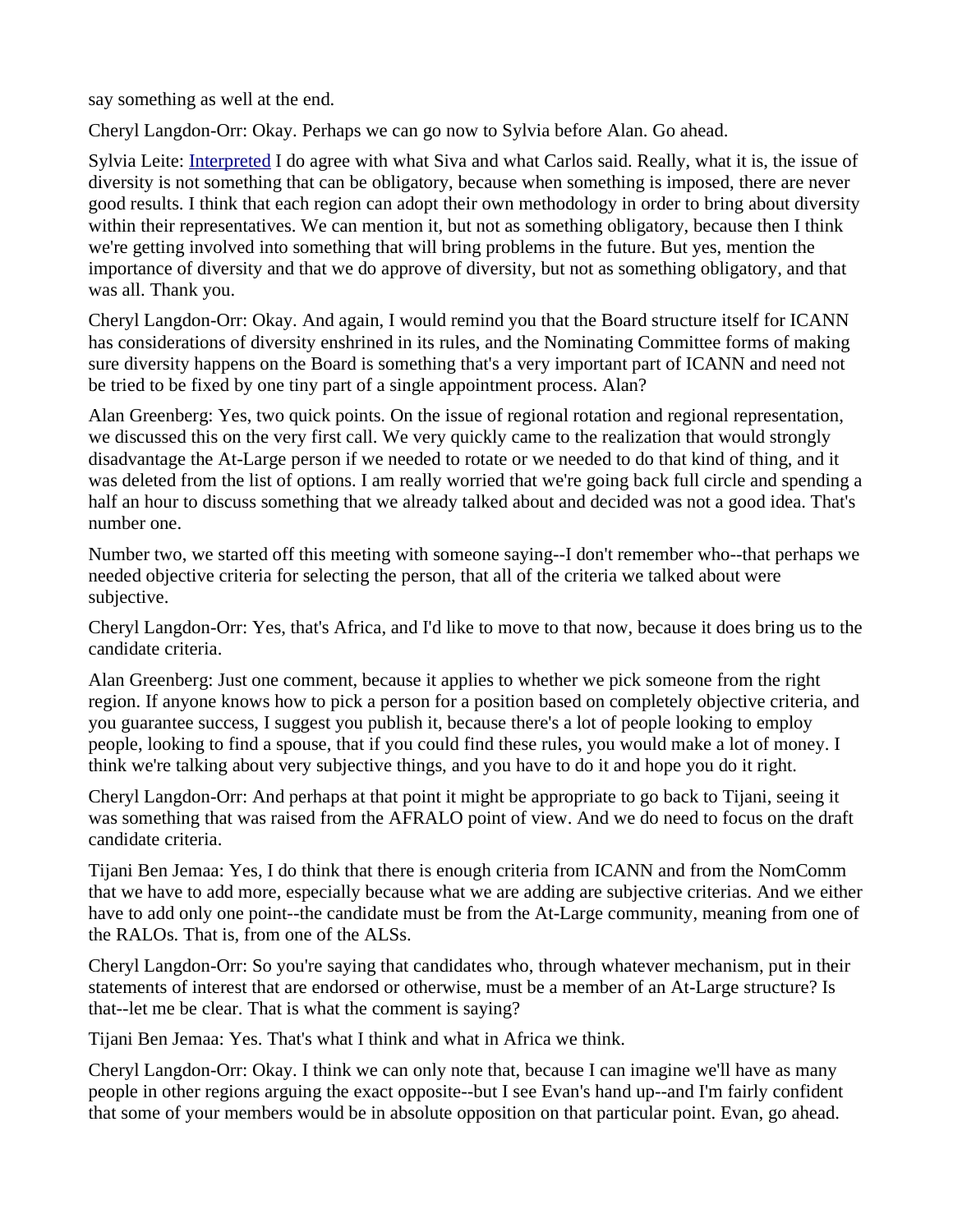Evan Leibovitch: Actually, I wouldn't just say individual members. I'd say even the people who don't necessarily agree with going back to the 2000 election would not want to limit the pool of candidates to those that are currently within the ALS structures. That experience within ICANN might be a criteria of who people vote for, but it should not be a criteria of who stands for election.

There have already been a couple of individuals who have been mentioned in passing in conversations within NARALO of people who I think would be excellent candidates who, for various reasons, are involved in Internet governance but are not involved in ALSs. I would not want to artificially limit their ability to stand for election. And who knows? Maybe it is possible that some people are right, that involvement in current ICANN culture is not necessarily a key ingredient in understanding what the public at large needs out of ICANN.

Cheryl Langdon-Orr: Oh. With that, we could simply not worry too much about this process. We should put a budget application together, and the At-Large community could hire a head-hunter to find us a perfect Board member. That would be another way of doing it.

Evan Leibovitch: Or possibly at least a paid, perhaps a paid consultant to the Selection Committee.

Cheryl Langdon-Orr: Yes, a head-hunter and there's all sorts of opportunities. Tijani needs to be called again, and if we can now ask for any other comments on the draft candidate criteria and move to how we will be needing to call for an SOI for this first appointment process that the white paper has discussed. Siva, did you wish to speak to what you were talking here?

Interpreter: And Mr. Medina does have a question when--.

Cheryl Langdon-Orr: Okay.

Siva Muthusamy: No, I don't want to take any more time. I've posted on the chat window, so that's very clearly done.

Cheryl Langdon-Orr: Okay, thank you. Mr. Medina, go ahead, Antonio.

Antonio Medina: [Interpreted](https://st.icann.org/alac-docs/index.cgi?action=display;is_incipient=1;page_name=Interpreted) Yes, and this is my question. At this moment, and I have been thinking about this, and this is related to the possible candidates who, let's say for example, already have a position within ICANN. Is it possible for candidates who already have a position within ICANN to be nominated or to run? And if they are elected, would this mean that they would have to resign to that position or to that charge in order to assume the new charge? Or do they have the ability, or in this case, the disability or the lack of capacity to run because they already have a position within ICANN? Thank you.

Cheryl Langdon-Orr: Can I ask Antonio to define "position in ICANN" for the people on this call? Are we talking, as Siva was putting in the chat room, specific criteria such as not being a registrar or an employee of an ISP or other Internet service or Internet infrastructure business, or are we talking about individuals who are on a contract or employment basis with the company called ICANN? What exactly is Antonio referring to?

Antonio Medina: [Interpreted](https://st.icann.org/alac-docs/index.cgi?action=display;is_incipient=1;page_name=Interpreted) I'm not just talking about, let's say, somebody who has a paid position with ICANN. But, for example, somebody that's got an actual position. For example, Carlos Aguirre is the President, is one of the ALAC representatives, let's say. Now, in this case, could he run or not? And second, let's say this person who's a representative, would then they have to resign to be an elected representative if they run?

Cheryl Langdon-Orr: Alan is, I think, you've started talking about the bylaws. If you'd like to respond specifically to Antonio, then?

Alan Greenberg: Sure. The rules are pretty clear that, for instance, in a supporting organization--and we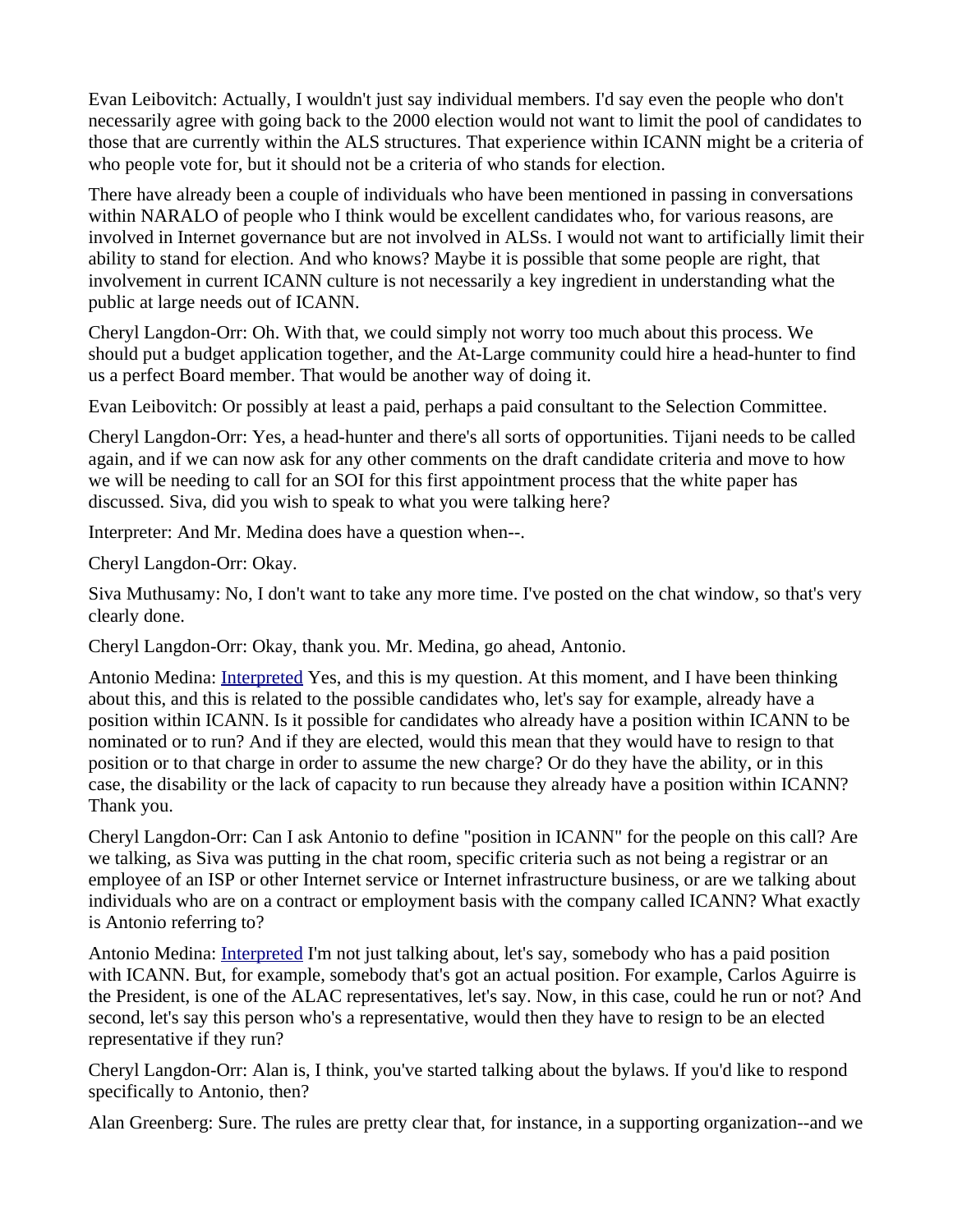presume the same will apply with the bylaws for the ALAC and At-Large--if you are a member of a committee and your name is up for a Board position, I believe you can no longer participate in any discussions about selecting a Board member. And once you are elected, I believe you have to resign as a member of that group.

I don't remember exactly, but in general, a Board member cannot occupy another position within the organization. There may be some exceptions. There are also rules that you cannot be a Board member if you are an official in a country that makes decisions regarding the Internet and things like that. So there are specific bylaws. We will have to follow them. They will have to be adapted for At-Large, so we can't say exactly what they are, but there will be a set of rules which will be put in place about that. And in general, one cannot hold another position at the same time as holding a Board position, but you can run for it.

Cheryl Langdon-Orr: Does that answer your question, Antonio?

Antonio Medina: [Interpreted](https://st.icann.org/alac-docs/index.cgi?action=display;is_incipient=1;page_name=Interpreted) Yes. Thank you very much. And can I ask another question?

Cheryl Langdon-Orr: Yes. Just put that on hold for a moment. I'll move to Tijani now and then back to you, Antonio. Tijani, go ahead.

Tijani Ben Jemaa: Yes, yes. The reason that I say that the candidate must be an ALS member is that At-Large is the sum of all those ALS representatives. And since this member, this Board member, will be appointed by At-Large, I think that we have to appoint someone from their members. Because people who are not inside At-Large, they can be appointed by other people. Who can defend our positions? Who can speak about our concerns? I think one of us.

Cheryl Langdon-Orr: Thank you, Tijani, and there are many people who agree quite passionately with that view. And there are also people who agree to disagree--.

Tijani Ben Jemaa: I know, I know.

Cheryl Langdon-Orr: Quite passionately with that view. And I think one of the reasons that the white paper has discussed the draft candidate criteria and the call for statements of intent to be as open as is humanly possible is to satisfy all of those needs and let the electorate decide once the candidate pool has been put together.

Back to your question, Antonio. While Tricia's getting Antonio's question organized, can we find out, Matthias, there seems to be a call dropped. We've got the beep-beep happening in the background. Is there someone we know who's dropped off?

Matthias Langenegger: We are in contact with the teleconference operator.

Cheryl Langdon-Orr: Okay, thanks for that. I just didn't want someone to have dropped off and us not know about it. Antonio, you have a question?

Sebastien Bachollet: Maybe it's me, because I--it's Sebastien--I changed phones because I was in chat and my computer was in trouble. Then I quite oddly get out, but then maybe it's me.

Cheryl Langdon-Orr: Okay. Well, I can hear--yes. Antonio, your question?

Unidentified Participant: Something about a proxy is the message in the chat.

Cheryl Langdon-Orr: Maybe my screen hasn't refreshed properly. Tricia, can you give us Antonio's question, or we will move on.

Interpreter: One second.

Cheryl Langdon-Orr: Thank you.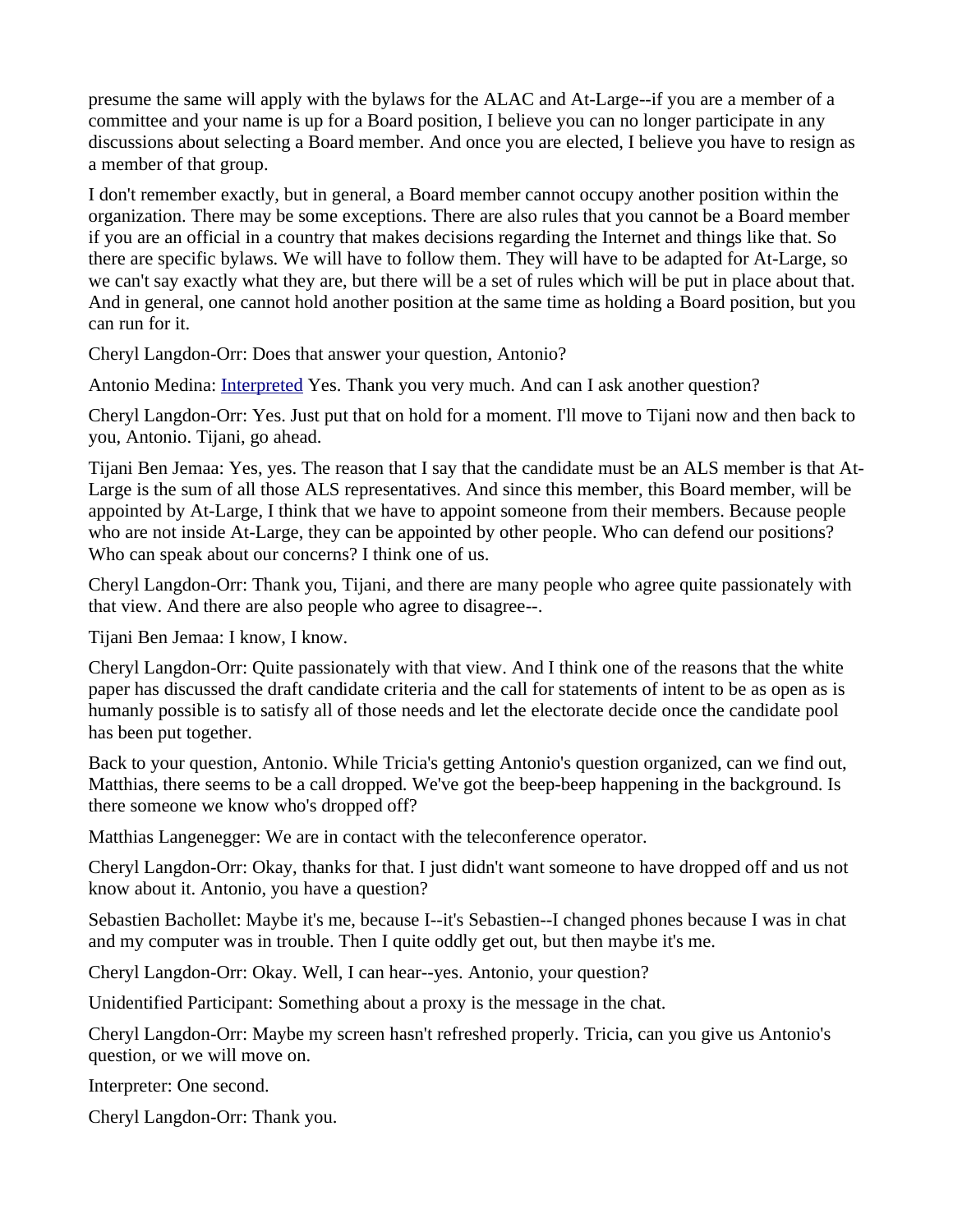Antonio Medina: [Interpreted](https://st.icann.org/alac-docs/index.cgi?action=display;is_incipient=1;page_name=Interpreted) Can you hear me? I'm so sorry. I was muted. I apologize. I don't know what happened. What I wanted to know is that it must say--and this is not during the voting process- let's say a person who wants to vote is not able to vote that day because they don't have access to the Internet or they don't have access to the ballot. Can they delegate their voting power to someone else?

Cheryl Langdon-Orr: If I can answer from the perspective of the use of the current tool, which is the Big Pulse vote, there are mechanisms to ensure that connectivity at the time of the vote is not in any way a restriction to the person who is authorized to be part of the electorate. So at this stage, no proxy is in any way, shape, or form required.

Alan Greenberg: It's Alan. I would suggest that if we had a situation where someone was going to be hospitalized for a month and could not participate, we could handle that on a one-by-one basis.

Cheryl Langdon-Orr: Indeed. And some of us may end up slitting our wrists during this process, so it's a very valid discussion. I think I may be one of those.

Ladies and gentlemen, we need to have a call put out to the widest possible community, short order, after this community call, so that candidates, however they believe they are representative and however they believe they have the core values and criteria that I trust we are soon going to to agree to, to at least list for the call, can then become the fodder, the selection puddle for a group which is the At-Large Board Appointment Selection Committee, something that is very similar to a Nominating Committee process for the whole of ICANN, can then go through a sifting and sorting process. Can I ask now that we focus on the specifics of the draft candidate criteria? Do I have agreement on that point?

No, we still think have discussions on proxy. Can I ask, who showed that you ask the, let the Spanish channel to explain--just to me, perhaps--why, when connectivity to the Internet for a period of possibly as long as 15 or 30 days can be compensated for, would a proxy rule ever need to be written into these discussions?

Interpreter: I'm so sorry. Could you repeat that question again, please? I don't think I got that.

Cheryl Langdon-Orr: Why do we need any form of proxy? Because after 15 to 30 days, even if you're disconnected from the Internet for that period of time, we can ensure that the people in the electorate can find a way to vote. And if that question has been settled in the Spanish channel, fine. Evan, I saw your hand flash up. And we have music in the background, which is delightful.

Evan Leibovitch: Soothing piano music is maybe a good idea.

Cheryl Langdon-Orr: It's trying to soothe some of us, which possibly could be a very good thing for your Chair at the moment. Okay. I see no hands up before I'm going to ask for a specific discussion or comment on the draft candidate criteria as listed in the current white paper. And I will go around, region by region, so be prepared. Tijani?

Tijani Ben Jemaa: Yes.

Cheryl Langdon-Orr: AFRALO's view on the draft candidate criteria?

Tijani Ben Jemaa: AFRALO thinks that we put a lot of criterias which are not measurable. So the best is to, it is to add to your criterias of ICANN and of the NomComm a single criteria which is the candidate must be from the At-Large community.

Cheryl Langdon-Orr: Okay, so it is with the addition of membership of ALS that AFRALO believes that is an additional criteria that is desirous.

Tijani Ben Jemaa: Yes.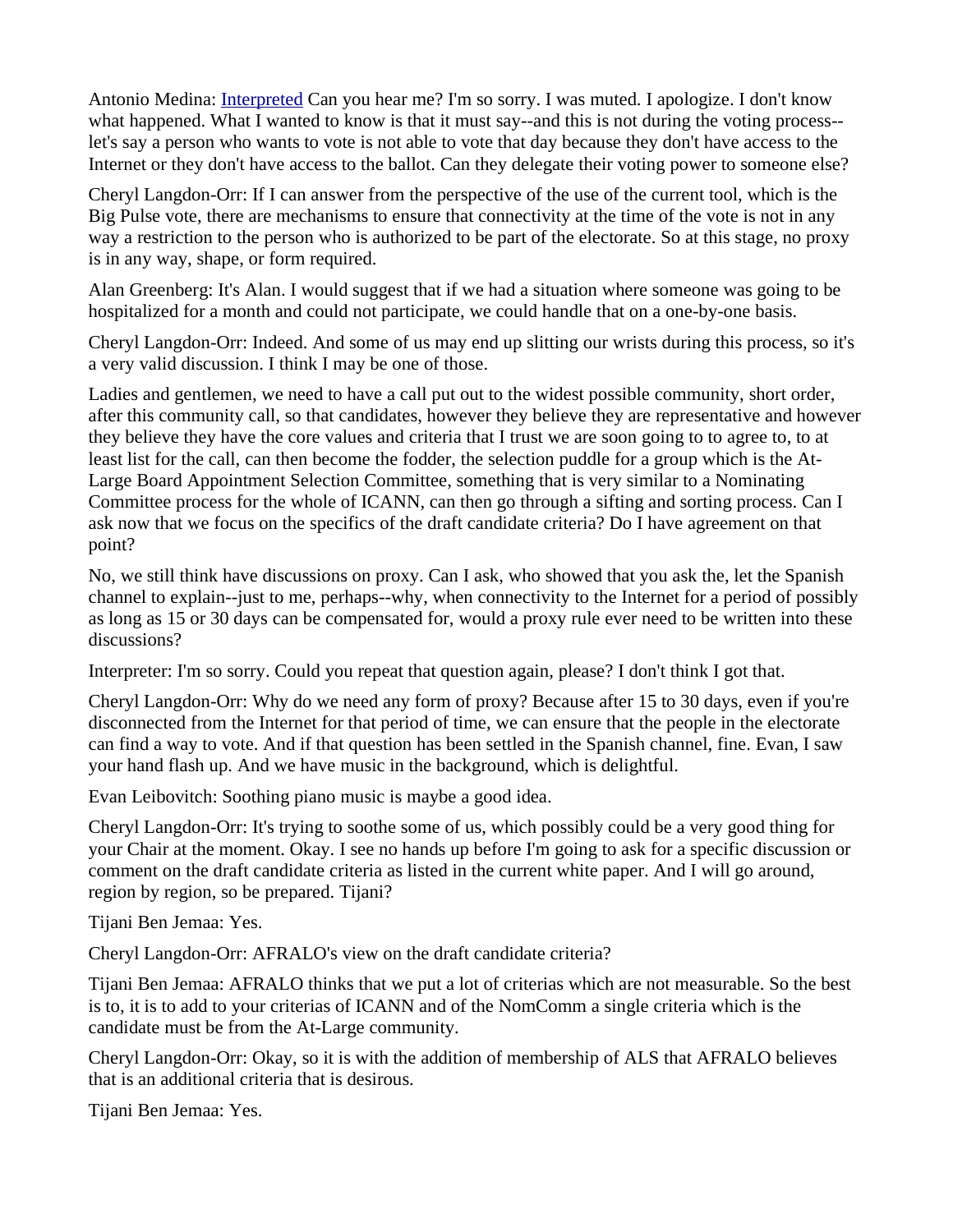Cheryl Langdon-Orr: Okay, so noted. Thank you. And, in fact, the ABSC may indeed choose to weight such a criteria in their deliberations. Hong? Are you still on the call? Matthias, have we lost Hong? She wasn't well.

Siva Muthusamy: I'm from APRALO, and--.

Cheryl Langdon-Orr: I know you're from APRALO. At the moment, I'm asking, have we lost Hong, who's made considerable comments on these things in the past.

Matthias Langenegger: And Cheryl, this is Matthias. I think we lost her. She's no longer on.

Cheryl Langdon-Orr: Okay. Thank you very much. Siva, go ahead.

Siva Muthusamy: Yes. That's why I started talking, and I have a point, but this (inaudible) cannot be passed along as an official comment from APRALO. So I need to vote, not (inaudible) traditional qualifications for the (inaudible) of ICANN (inaudible), do you have any alternative that the candidate has no affiliation to (inaudible) and group (inaudible) business?

Cheryl Langdon-Orr: Siva, I'm sorry. There's quite an echo. Can you just slow down and perhaps that will help us understand what you're reading out to us, because I'm sure the staff are having some problems capturing your words, just as I'm having some problems hearing and discerning each of them. So just run through that statement a little more slowly, please.

Siva Muthusamy: So when you say that the candidate has no affiliations to user communities and groups than for business. Do you mean that the candidate is preferably not a registrant or as an employee in a significant capacity for a registrar or ISP or any other business related to Internet service or Internet infrastructure? We may prefer to have a candidate who may not have a conflict of interest, especially on business-related deliberations.

Interpreter: I'm sorry. And this is Maya, the Spanish interpreter. Would you mind repeating that for me, Cheryl? I really didn't hear that.

Cheryl Langdon-Orr: Yes, Maya, I--.

Siva Muthusamy: Is something wrong?

Cheryl Langdon-Orr: Yes. Siva, is there anything that you--?

Siva Muthusamy: I don't--.

Cheryl Langdon-Orr: Siva, listen to me, please. It is impossible for the Spanish interpreter to work out what you are saying. Can I ask you to tell me, is there anything that you are reading out that has not been put into the chat space? Yes or no?

Siva Muthusamy: Well, I put--.

Cheryl Langdon-Orr: About the specific criteria.

Siva Muthusamy: Part of it was not on the chat space. So I copied and pasted it now, so I don't have to read out.

Cheryl Langdon-Orr: Okay, that's fine. Because then what I will do is make sure that that is now read to the record so that the interpretation channels do have a clear set of words to work with. Are you happy with that, Siva?

Siva Muthusamy: Sorry, I got (inaudible).

Cheryl Langdon-Orr: May I read to the record for the interpreters and some of the rest of us what you have put in the chat space?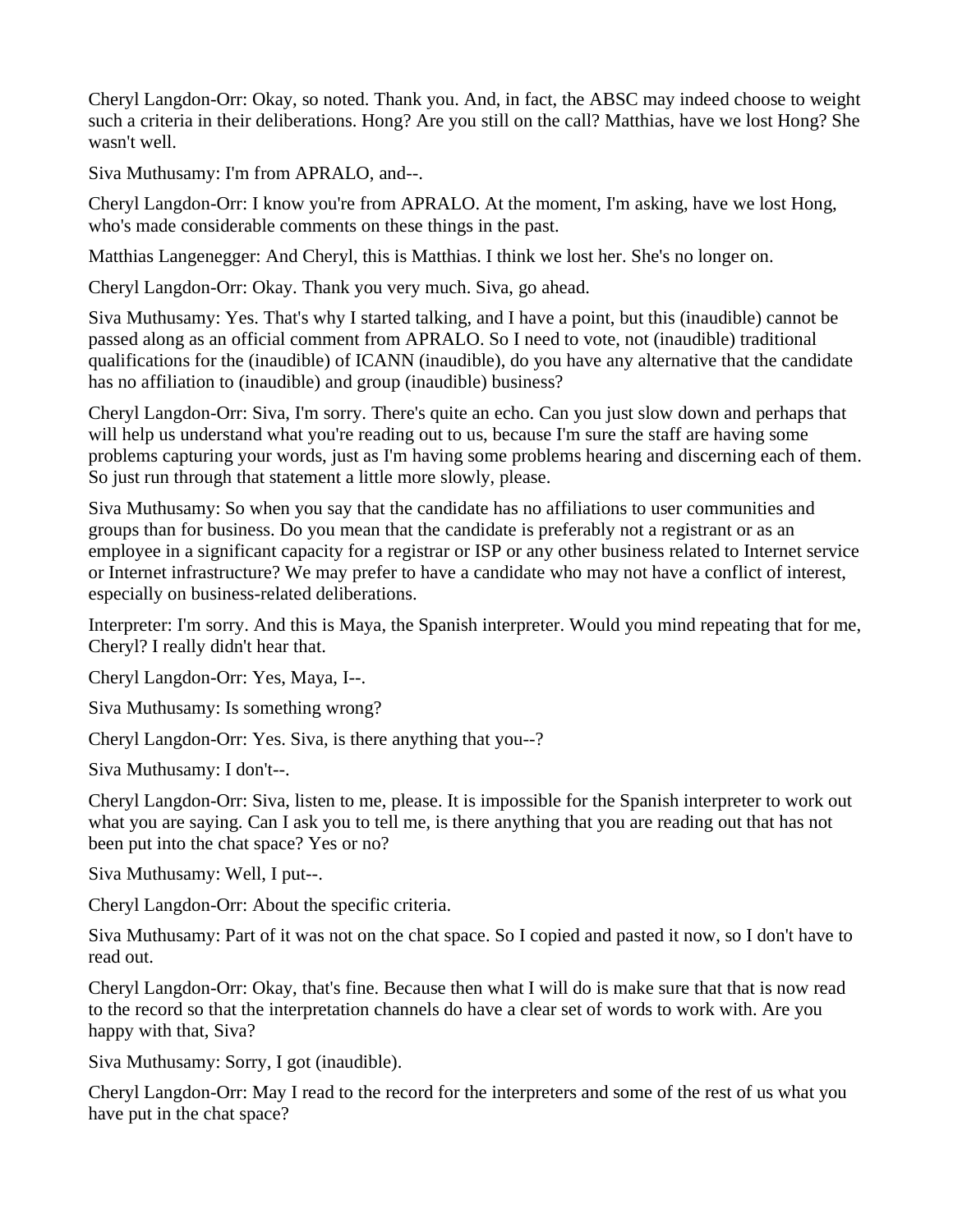Siva Muthusamy: Yes, please.

Cheryl Langdon-Orr: Thank you. This is from Siva. It is a personal view. It is obviously representative of some views within Asia-Pacific, and it has been very important to make sure we are clear in our discussions whether we are talking, as I have told to also do, on behalf of ourselves or in an official RALO capacity. Siva has asked us to consider the following.

"At-Large specifies additional qualifications for this Board position as an understanding of the potential impact of ICANN decisions on the global Internet-using community and the Internet end user community in particular. Here we may also say that the candidate has more affiliations to user community's end roots than to business. We may say that the candidate is preferably not a registrar or an employee in a significant capacity of a registrar or ISP or any other business related to Internet service or Internet infrastructure. We may prefer to have a candidate who may not have a conflict of interest, especially on business-related deliberations." There is a suggestion that the candidate preferably comes from an ALS, and he--this is Siva--fully supports this motion.

We should also note that Evan is agreeing on the limitation of candidates to prevent employees or shareholders of contracted parties. But in his view, further restrictions are not going to be required as we put out our call for statements of interest, and that has agreement from Carlos Aguirre.

Sergio, then Alan. Thank you, Siva. I'm assuming--.

Sergio Salinas: [Interpreted](https://st.icann.org/alac-docs/index.cgi?action=display;is_incipient=1;page_name=Interpreted) Yes, well, many, many things. For what Siva said, obviously, the elect representative does need to be someone who thinks of the interests of the users and not of the companies. So what Siva said is very on point.

On another point, though, I don't understand the issue about the proxy. If we understand our, the ALS has the option or as part of ALAC, if we have an ALAC representative, if we have an ALS or one or two or three people, why is it that anybody that is part of the electorate is not able to just vote? Many times many people that are voting from ALAC, they have the proxy from their organization, and that was just my comment.

Cheryl Langdon-Orr: Thank you, Sergio. I think also, we need to be very careful where we use our language, that a proxy may or may not in law be a directed vote. And I think we might be mixing up votes that are directed versus votes that are cast in the name of another person and are not necessarily directed. Alan?

Alan Greenberg: I've lost track of where we are. On the issue of proxies, that's part of the discussion on electorate. I thought we were on director criteria right now.

Cheryl Langdon-Orr: Yes, indeed.

Alan Greenberg: Okay. On director criteria, I think we need to be very careful about what we put in about what someone may or may not be. Ultimately, we are going to elect someone who has gone through whatever the selection process is, the ABSC or something else that we select, and then gets elected by the majority of the group.

Especially in developing countries, people wear many hats. Look at the number of people who move from the CCNSO to the ALAC to the GAC, and many of whom also have business interests in their own country. If we start putting on rules that you cannot do this, we may be eliminating some very good candidates. If you look at Asia-Pacific as an example, you've had, I believe, a chair or a secretary who runs a TLD.

Cheryl Langdon-Orr: That's correct.

Alan Greenberg: There are a number of other examples. If someone can convince everyone that they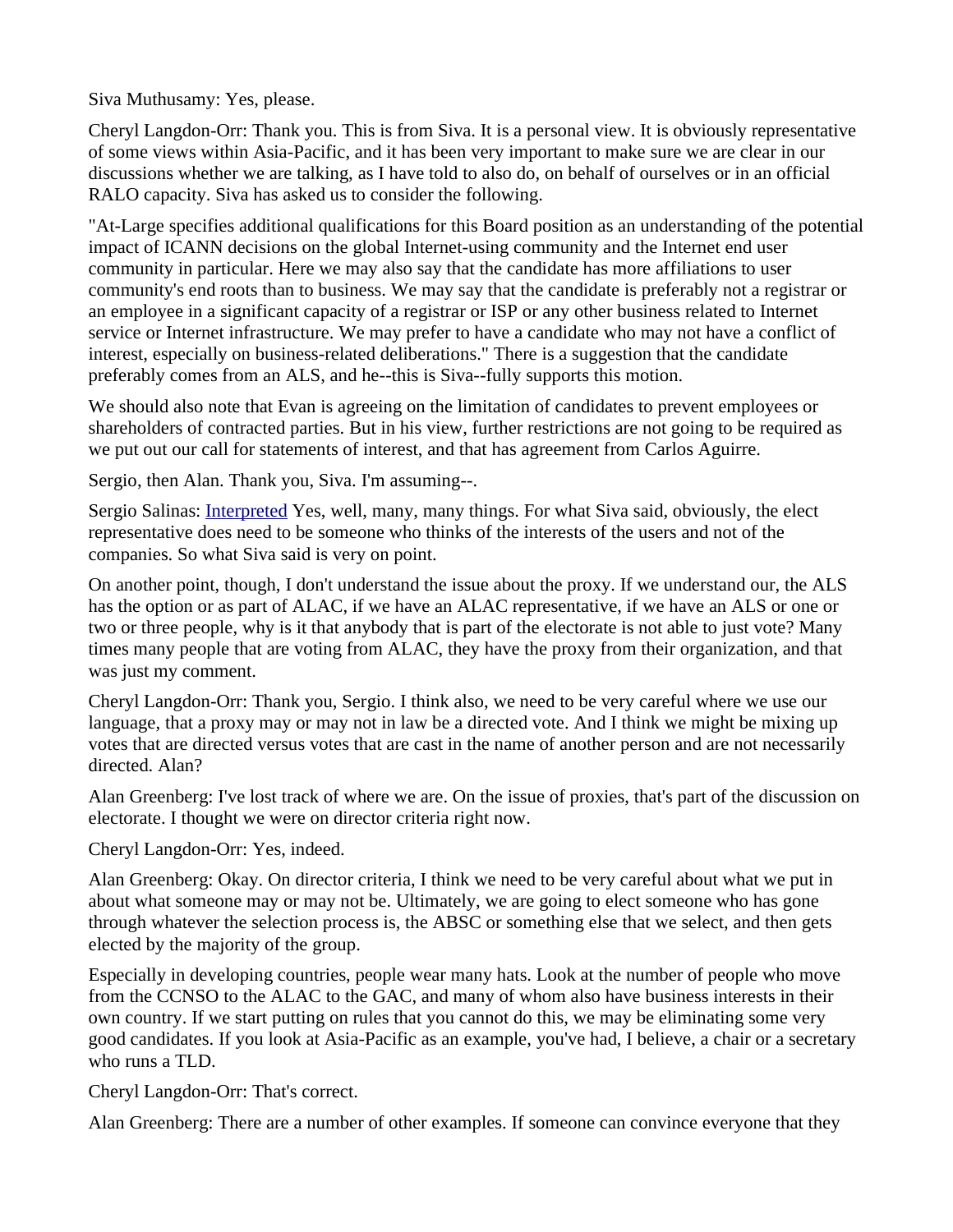really understand the issues of users, do we really want to reject them because of where their paycheck comes from today? Remember, we could elect someone today, and three days later they go to work for some other company. It happens all the time, and the rules do not allow us to pull them back. So I think we need to, again, we have to evaluate people on criteria. It's going to be objective--or, rather, subjective--and we have to try to pick the right person. If you start putting rules in place, you're going to eliminate some good ones, especially in developing countries, and I thought that's what we're trying to push.

Cheryl Langdon-Orr: That has my personal support, Alan, but I doubt that everyone would be supportive of that.

Alan Greenberg: I'm not expecting people to agree.

Cheryl Langdon-Orr: Okay. Evan, go ahead. Evan, you might be muted. Is Evan muted?

Matthias Langenegger: Functionally, if not really.

Evan Leibovitch: I'm speaking of--.

Matthias Langenegger: Yes, we've got you.

Cheryl Langdon-Orr: We've got you. Go, Evan.

Evan Leibovitch: Oh, okay. I never turned it on. All right, anyway--oh, I can hear myself, so I apologize for an echo, so I'll keep this quick. There's a real world example in NARALO of why I'm disagreeing with Alan, and it happens to be the fact that North America picked an employee of a registrar as our representative to the NomComm. It has since left to what I consider to be ridicule and other parties who have said, "Well, if you're just going to pick an employee of a registrar, do you not have a sufficient pool among the billions of people out there to find somebody who's not part of a contracted party? Why even bother having someone separate from At-Large if you can't find somebody from At-Large?"

And so I would say that if a person became part of a contracted party, yes, I would suggest they would have to resign because they would not be part of the audience that is at-large. We represent billions of people. Can we not find people amongst them that have no interest in being part of a contracted party?

Cheryl Langdon-Orr: One would like to think so. And, of course, draft candidate criteria can have language in it that ensures that there is a bit of preferred options. I also think that we need to realize that the ABSC, the Selection Committee that does the first pass of vetting all such statements of interest, will have to work in a very transparent and accountable manner and will be responsible to the community that appoints them to ensure that such methodology does result in a slate of candidates- however large a number that is--that gives the electorate a set of people, a group of people, from whom a majority support appointment can be wrought, and of course, with the addition of the petition process that ensures that should someone be dropped from the listing, that the regions in the majority of case regions, fully believe should be in the electoral choices of candidates, that they are put back in.

I think we're becoming a little bit focused on the minutiae. We at this stage need to have a first appointment process that runs in such a way and on such a time course that by our midyear ICANN meeting, the election can, or the appointment process, can be finalized. And it's coming down to that, that I'll remind the people on this call and the wider community who will be looking at this and the outcome of this call in various ways, on Wiki or listening to the MP3, that what we need to do now, at the closing of this call--which is in a very few minutes, I will hasten to add--is put out a call for statements of interest for candidates to self-promote or to be promoted by others, who are aware of a set of criteria which this community, those in this call and in the assembled ALSs, believe are desirable.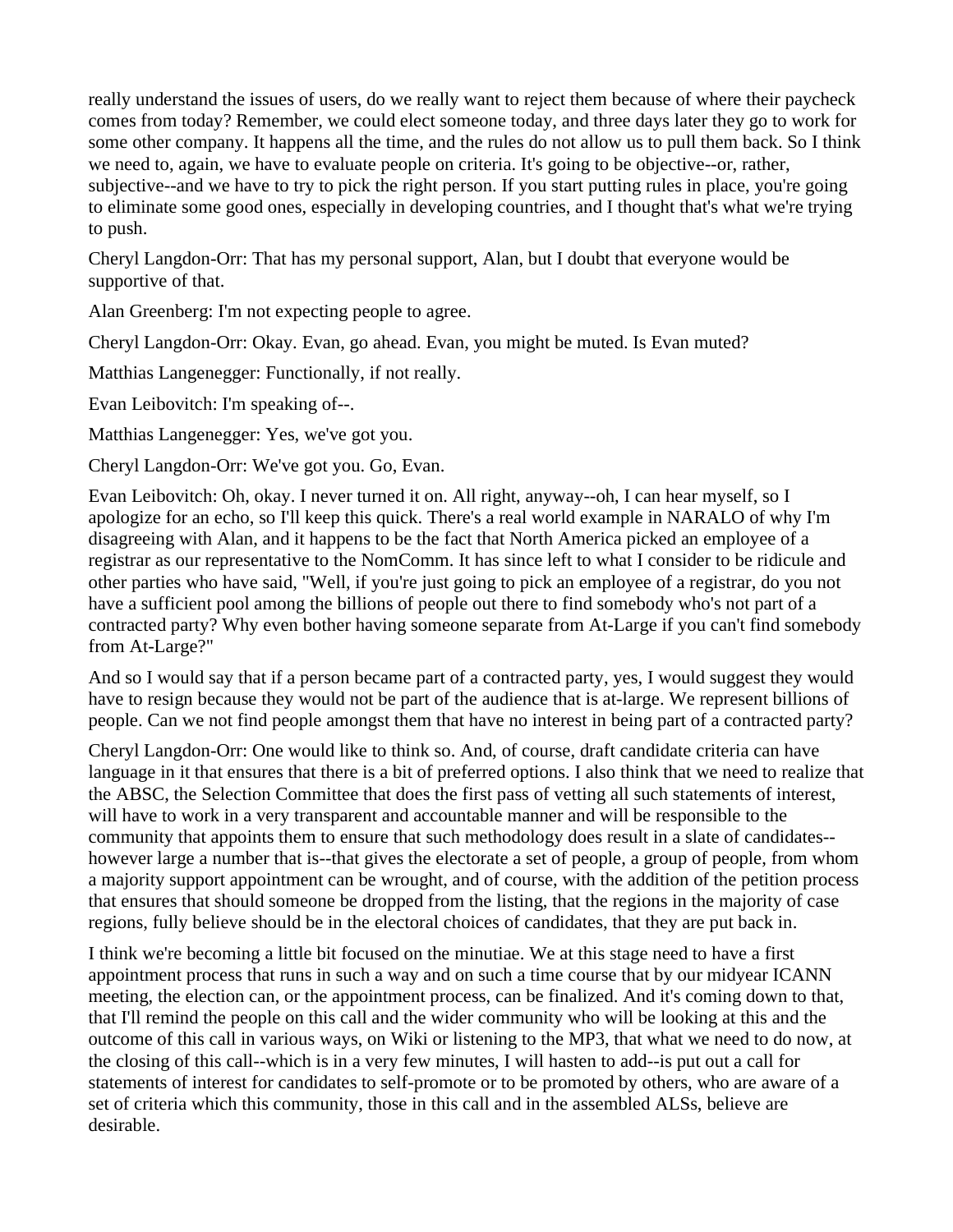The white paper outlines a number of the criteria that we have from our other examples in the NomComm or the Board rules, and there has been discussion tonight of the desirability of things like well grounded in Internet governance and Internet matters; to be primarily focused on end user and end user interests; and indeed, to be a member of an At-Large structure, can all be considered as desired criteria.

Can we have agreement on this call, and Evan, can you ask the staffer that's working in chat that he know if any of what we're saying at the moment is counter to their discussions, because we need to be aware of their discussions. Evan, is anything you know of draft criteria in the white paper and the imperative to make a formal call to the wider community for a statement of interest?

Evan Leibovitch: Well, first of all, within the NARALO chapter, there hasn't been anything happening within at least 20 minutes. And it was basically--oh, I hope that's not my feedback--the NARALO chat was basically about not putting any limits on people's ability to run as candidates, at least not limited to number. So essentially, there's no comment on the criteria, but that as many people as want to who fit the criteria should be able to run, and there should not be a committee that vets that number down.

Cheryl Langdon-Orr: Sorry, there should not be a committee?

Evan Leibovitch: What is being said is that if there is a vetting, it would only be to measure people against the candidacy requirements. Beyond that, there should not be a limit to people's ability to nominate themselves. And if that means there's 100 people on the ballot, well, then, so be it.

Cheryl Langdon-Orr: Okay, that's fine. Now, we've heard from AFRALO, we've heard to some extent from representatives of APRALO, and we would now like to hear from Europe, specifically LACRALO again, limiting ourselves to the need for draft candidate criteria as listed in the white paper, to be amended or added to. And then I'd also like to ensure that we look at the matters of ABSDT and ABSC.

EURALO? And Christopher, if you speak, you're here twice, which may mean that you're muted twice. So Sebastien and then if Rudy or Christopher would like to speak.

Sebastien Bachollet: It's Sebastien. I guess we agree with current popular on the white papers. Thank you very much.

Cheryl Langdon-Orr: Music to my ears. Thank you. Christopher and/or Rudy? You may need to starseven to unmute yourself.

Christopher Wilkinson: Okay. This is Christopher. I'm on the call, back on. Sorry to have gone off for a little while. I agree with Sebastien's statement now.

Cheryl Langdon-Orr: Thank you very much. Anyone else? Rudy, did you want to bring any European viewing on candidate criteria and call for the SOI?

Matthias Langenegger: I show Rudy's no longer on the call.

Cheryl Langdon-Orr: Oh, okay, but he is still in the room. Okay.

Unidentified Participant: Evan just made a relevant comment on the chat.

Cheryl Langdon-Orr: Okay. Okay, so, Evan, do you want me to read to the record? Or are you able to with your echo? Okay. As Evan is muted, I'll read to the record. Evan wanted to add that the comments he just added are some people's individual comments from a NARALO chat that he's running--or was running--in parallel to today's community call. The general consensus from NARALO has still been in support of the processes detailed in the white paper. Thank you very much for that, Evan, and it is, as I say, continuously important that we make sure when we're speaking and when we're being heard whether we are speaking on our personal behalf and view or whether it is that of the community which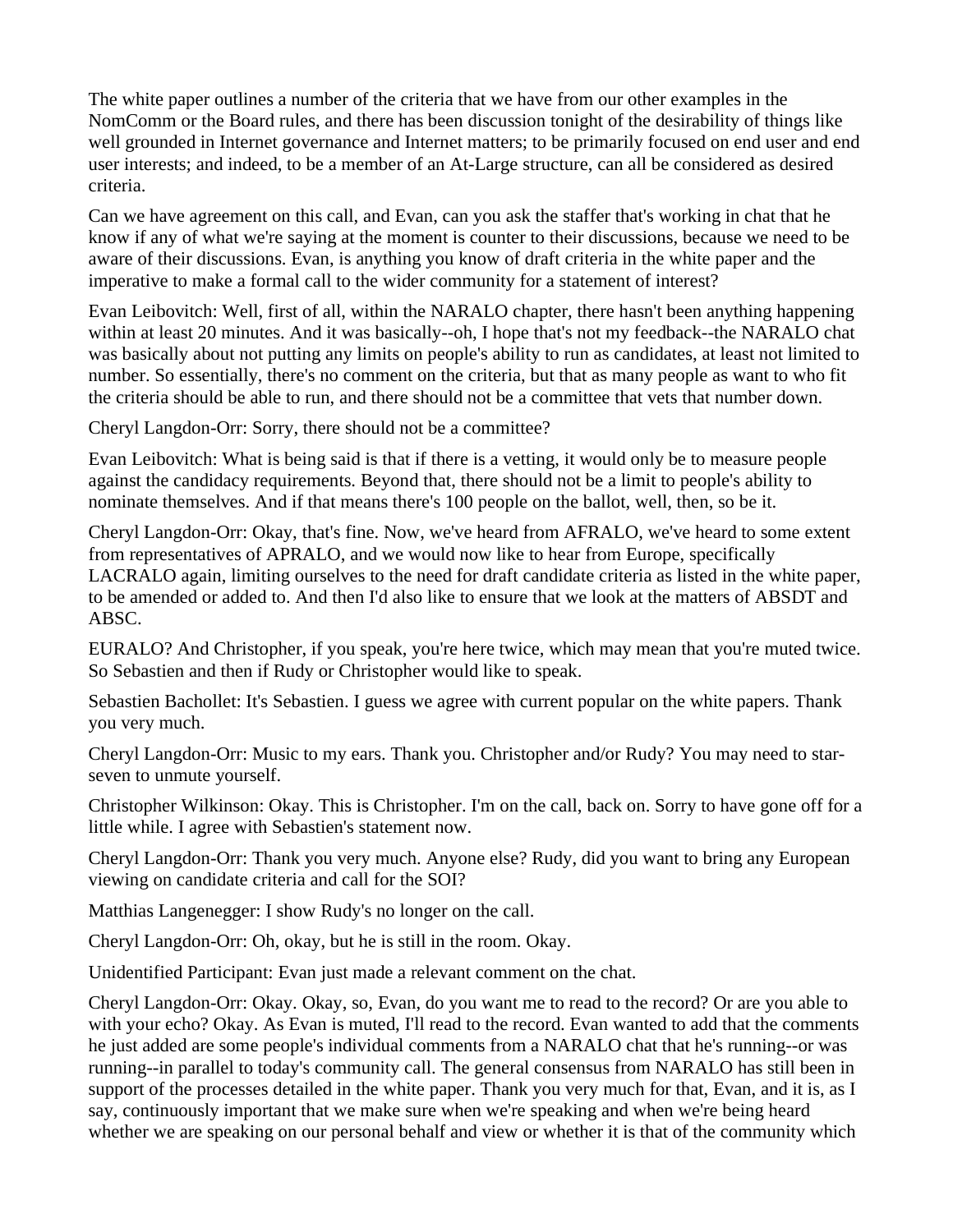we represent.

Latin America and Caribbean, if I could have, either from those in the English channel or those on the Spanish channel, any particular comments on the draft candidate criteria? I'm seeing general agreement with what we've discussed so far, and then the impending call for statements of interest. Perhaps Carlos.

Sylvia Leite: **Interpreted Nothing so far. And this is Sylvia speaking.** 

Cheryl Langdon-Orr: Thank you.

Sylvia Leite: [Interpreted](https://st.icann.org/alac-docs/index.cgi?action=display;is_incipient=1;page_name=Interpreted) I think that in the LACRALO conference, LACRALO does support what appears on the white paper. I mean, there are some discrepancies. I think that we would need more time to discuss it, but in general, we do support what appears on the white paper.

Cheryl Langdon-Orr: Okay, thank you very much. Evan, did you want to say anything?

Sergio Salinas: [Interpreted](https://st.icann.org/alac-docs/index.cgi?action=display;is_incipient=1;page_name=Interpreted) And I'm done.

Cheryl Langdon-Orr: Sorry. Go on, Sylvia.

Interpreter: That was done.

Cheryl Langdon-Orr: Okay, thank you. Evan, is there a particular NARALO view you would like to bring in now on the draft candidate criteria and the imminent call for statements of interest to be collected? Okay, Evan says no. He's--and I must say I'm not surprised, with the background in the foundation of the white paper discussion having been very much born from the loins of NARALO discussions. I would be surprised if we had considerable tweaking that was needed.

If that's the case, then I see from this community call, the following action item can be ministered, and that is that a communitywide call should be promptly put out for statements of interest from individuals who believe themselves suitable, capable, and who meet the draft candidate criteria and listed characteristics of our desired characteristics that we've discussed here today, that the form of statement of interest and letter, short CV, and note explaining why and how they believe themselves to be a suitable person for appointment as the At-Large Director to the ICANN Board, should be forwarded to a given email address.

And I would now like to find out from you all, do you wish to have the At-Large Board Selection Design Team tweak the particular mechanisms of how this is to be done, or do you wish to have any discussion and give them specific leadership and design criteria? Alan?

Alan Greenberg: I was just going to point out that originally we had discussed having a specific set of questions which they answer. You now went into that, so--.

Cheryl Langdon-Orr: No, that's something that the Design Team certainly should attend to. Is this community call happy to allow the At-Large Board Selection Design Team to go into the particular logistics of how this call is to be collected and what types of call criteria are passed on to the ADSC for their consideration?

Alan Greenberg: If we want to have a call coming and going out soon, we don't have a lot of time to do this. And I would suggest that yes, the Design Team, whose membership needs to be finalized in this meeting, be allowed to put something together quickly. And I would suggest that it not be a very prescriptive one like the ICANN one--we don't have the time to refine that--but that it does identify a number of things the candidates, the prospective candidates should address in their statements.

Cheryl Langdon-Orr: Thank you. Can I ask, is there anyone who disagrees with that way forward, that they make themselves known now to us? I'm seeing green ticks, but no red crosses. Excellent.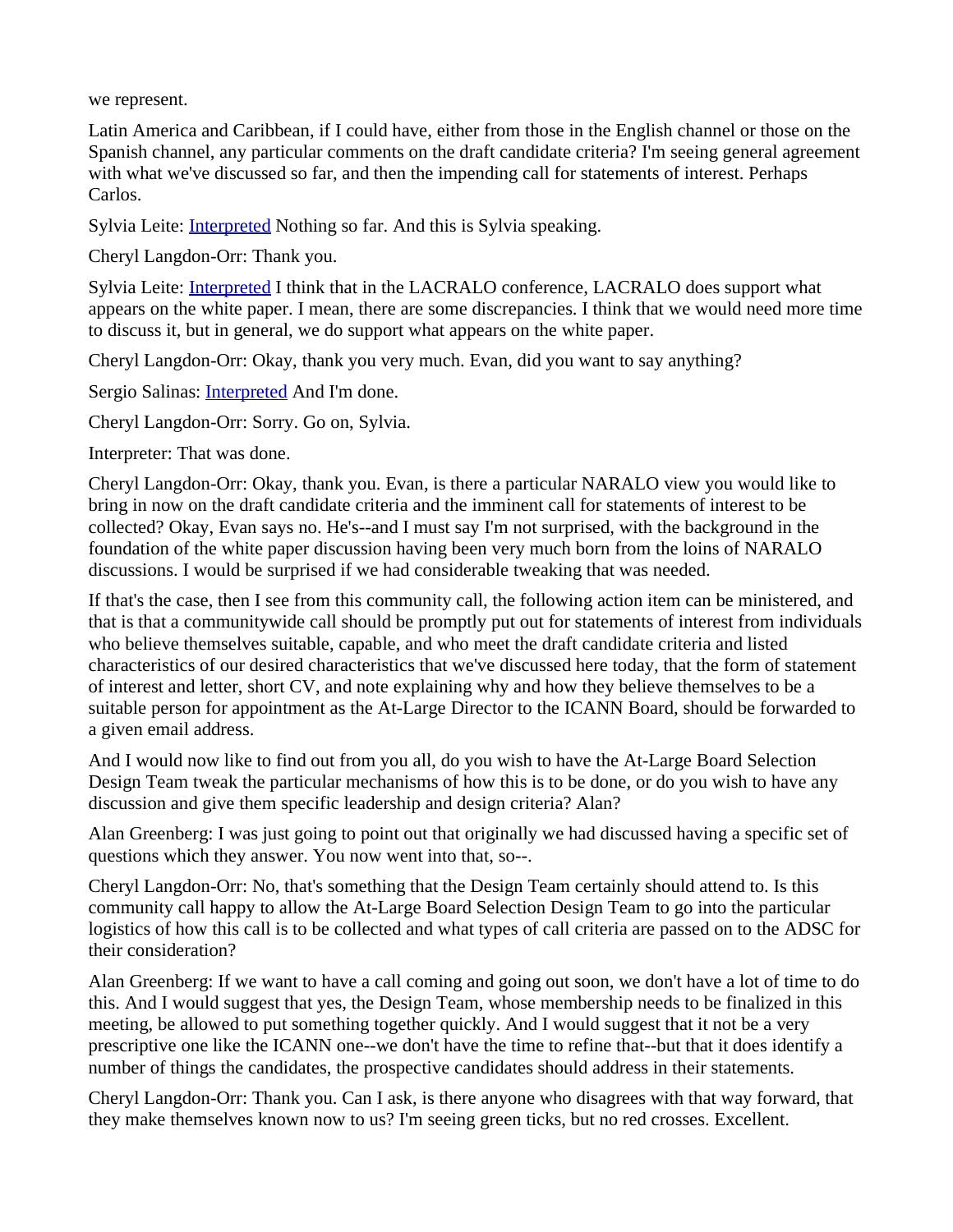And it is our intention, then, as we wrap up, as we will be soon wrapping up this community call, it's our intention to follow the general timeline and milestones that were outlined in the white paper, in which case one of the matters we need to attend to is not just putting out the call for statements of interest, but also, we need to formalize both the ABSDT, Design Team, and the ABS Committee; in other words, the group of people who will be going through these statements of interest.

I know some of the regions have discussed this already, AFRALO being one of those, but it's important that we haven't announced on both these matters and that a call for regionally balanced membership and general at-large membership of either of these--either the Design Team or the Selection Committee--also go out as soon as is practically possible. Is that what this community call believes? Does anyone not agree with that? Alan, go ahead.

Alan Greenberg: Yes. I would suggest we need to have, decide who the Design Team is, in this meeting. We certainly have the flexibility of adding a person if they come in later.

Cheryl Langdon-Orr: Sure.

Alan Greenberg: As long as anyone who wants to participate in this understands this is going to be a lot of very intensive work over the next couple of weeks, and then a bunch of work on an ongoing basis. But if people are really, really willing to commit to it, that's fine. But they should understand what they're getting into. But I think we need a core team to start working today and tomorrow out of this meeting.

Cheryl Langdon-Orr: Indeed. At the moment, I believe that everyone who is involved in the white paper is still willing to continue to serve in the Design Team. That is not, of course, the case for the Selection Committee, because any member of the community who is going to put in a statement of interest can clearly have nothing to do with the Selection Committee. I saw, I think Sebastien's hand went up first, but Tijani, you seem to be first in line, so I'll take it in the order that the Adobe Room put up. Tijani, then Sebastien.

Tijani Ben Jemaa: Okay. Thank you, Cheryl. So for the Design Team, I think that we have to compose it now, very soon, because we are already late regarding the milestones. Second, I think that we have to decide the composition of this team. Right now, we say in the white paper that it will be composed of all or part of the, particularly from the committee of At-Large. And it could be, or it has to be, not restricted to those people, and that's all. I think we have today to decide the composition of this team, because it is the first step, the first thing, the first practical thing that will be done passing from this team. That's the first point.

Cheryl Langdon-Orr: Okay. Tijani, just to take your first point first, at the moment, the work group, the ad hoc work group that formed as a result of the last community call to put the white paper together, happens to be about one-third of the ALAC and of one regional leader.

Tijani Ben Jemaa: One-third of the ALAC?

Cheryl Langdon-Orr: Are you suggesting that it has to be, that the Design Team should be the ALAC as a whole? Because I wasn't clear if that's what you were saying.

Tijani Ben Jemaa: So you think, Cheryl, that the Design Team must be the ALAC, the whole ALAC?

Cheryl Langdon-Orr: No, I personally do not, because to get the whole of the ALAC to work, I would need drugs and electric prods. We've never managed to get a 100% commitment from all ALAC members on anything, even attending a face-to-face meeting where they're funded. So the likelihood of getting them to work in short order in such an important matter as this, I think, would be ridiculous.

What we do need to do is make sure that we have broad cross-regional representation and that there is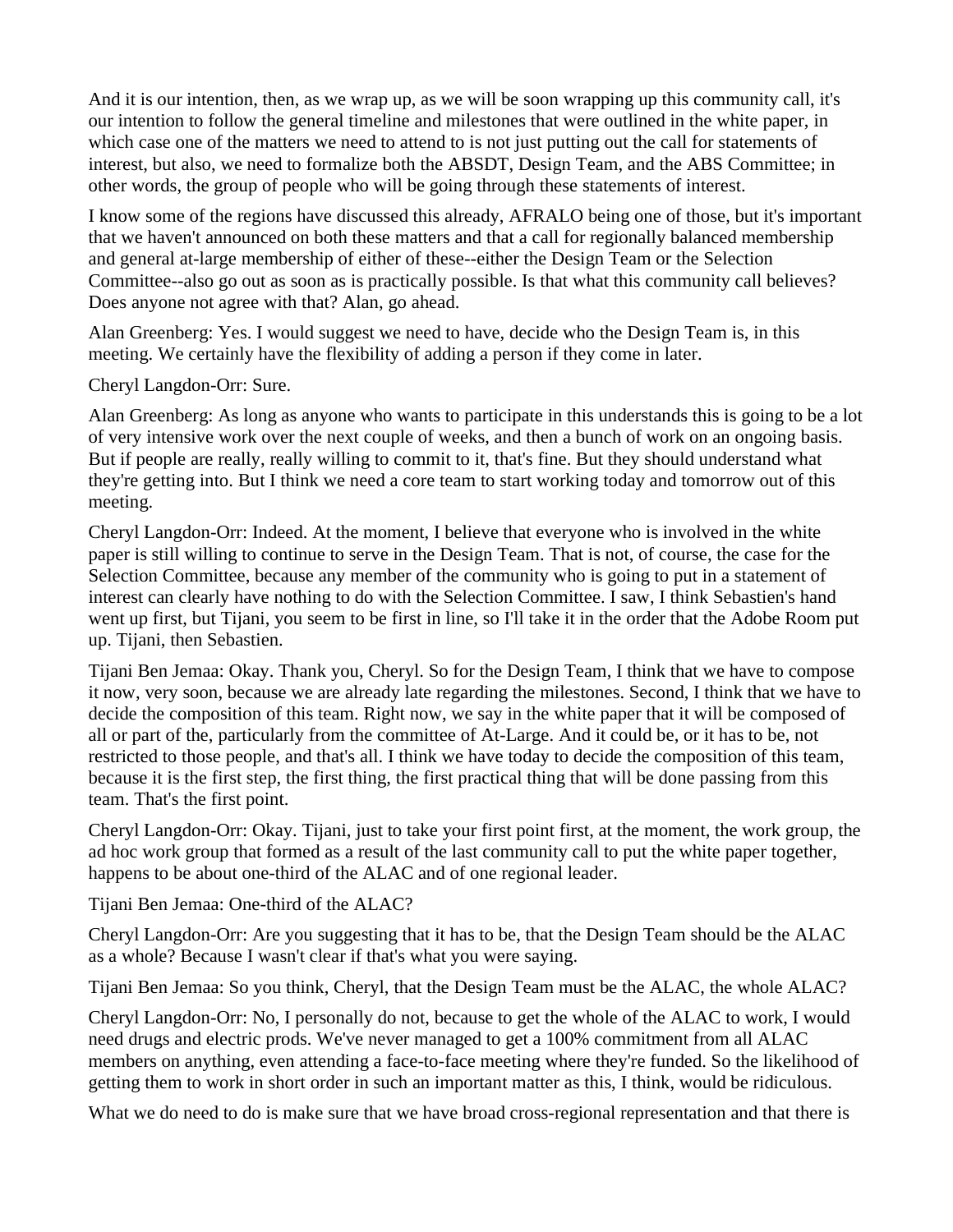no limit to that being the only members of the Design Team. The Design Team should be open. And it should be subject to very close scrutiny and accountability. And I would like to think that it's the members who've already committed to the white paper process, plus some more. And it's plus some more from this meeting that I'd like to see. I see Sebastien, then Christopher, then Alan. And then I know you do have another point, Tijani. Sebastien?

Sebastien Bachollet: Yes. One of the questions I ask from myself, it's I think I would like to--one moment and I would like, I assume that's possible, and maybe today, not to be any more member of any other committee, because other well matters the same and I am not saying that they need to do the same, but as I will be candidate for the vote seat, I think it's, I do enough work on that. But if the committee is saying that I still need to work on that, I will do with pleasure, but I would like to be sure that--my point of view is that I need to be outside. If you think that I need to stay, I will stay. But--.

Cheryl Langdon-Orr: As Alan has pointed out, Sebastien, the white paper specifies that if you're a member of the Design Team, the minute you put in an application, the minute you put in an SOI, you are not a Design Team and you are not on a Selection Committee.

Sebastien Bachollet: It's why I, it will happen?

Cheryl Langdon-Orr: Yes. So you're preparing now that, because you are going to put in a statement of intent, that Europe should replace you in the Design Team.

Sebastien Bachollet: And one reason for that from my point of view--once again, it's my own point of view, and I don't ask the others to do the same. It's that when people are working, and if it's at the time of the issue of the SOI, it's a little bit too late to have people coming into the group, and I suggest that we change me now. But at the same time, I have none proposal, but one of the difficulties that we didn't have time to discuss into any details and my suggestion that the two other European ALAC members, one of them will be a member of the ABSDT, and the other of the ABSC.

And I will leave Christopher to say something because I don't know what he wants to say, but if there is no other candidate today to be on the ABSDT, where it's a more urgent plan, I will suggest the name of somebody else. But if Christopher, as he's participating for this call, is willing to be the second of Europe participating to this group, I think it's better to have somebody already participating today. Thank you.

No, I'm sorry. I have one additional point. I was at the AFRALO call, and I've had discussion with Dev on that issue, and I follow what happened on the list. From my understanding, Dev put the name of Tijani to be member, to be the member of the ABSDT. As Tijani (inaudible) could say by himself if he's willing to do that, but I think it could be a good idea to have him onboard now and to have the DT working as soon as possible. Thank you.

Cheryl Langdon-Orr: Thank you, Sebastien. I will go back to Tijani, but I see now Christopher, Alan, and then back to you, Tijani. And when you come back to the microphone, Tijani, perhaps you could respond to that specific matter that Sebastien raised. Christopher, go ahead. You might be on mute. Star-seven if you need to unmute yourself.

Matthias Langenegger: It doesn't hurt to do it anyway.

Cheryl Langdon-Orr: Matthias, can we unmute Christopher from your end rather than--?

Christopher Wilkinson: Okay, okay. There's a delay after star-seven before we--.

Cheryl Langdon-Orr: Well, we've got you now. That's the important part.

Christopher Wilkinson: And yes, it works. Great, great. Well, Chair, I was going to say something similar to Sebastien but in more general terms, because I didn't know that he was going to make a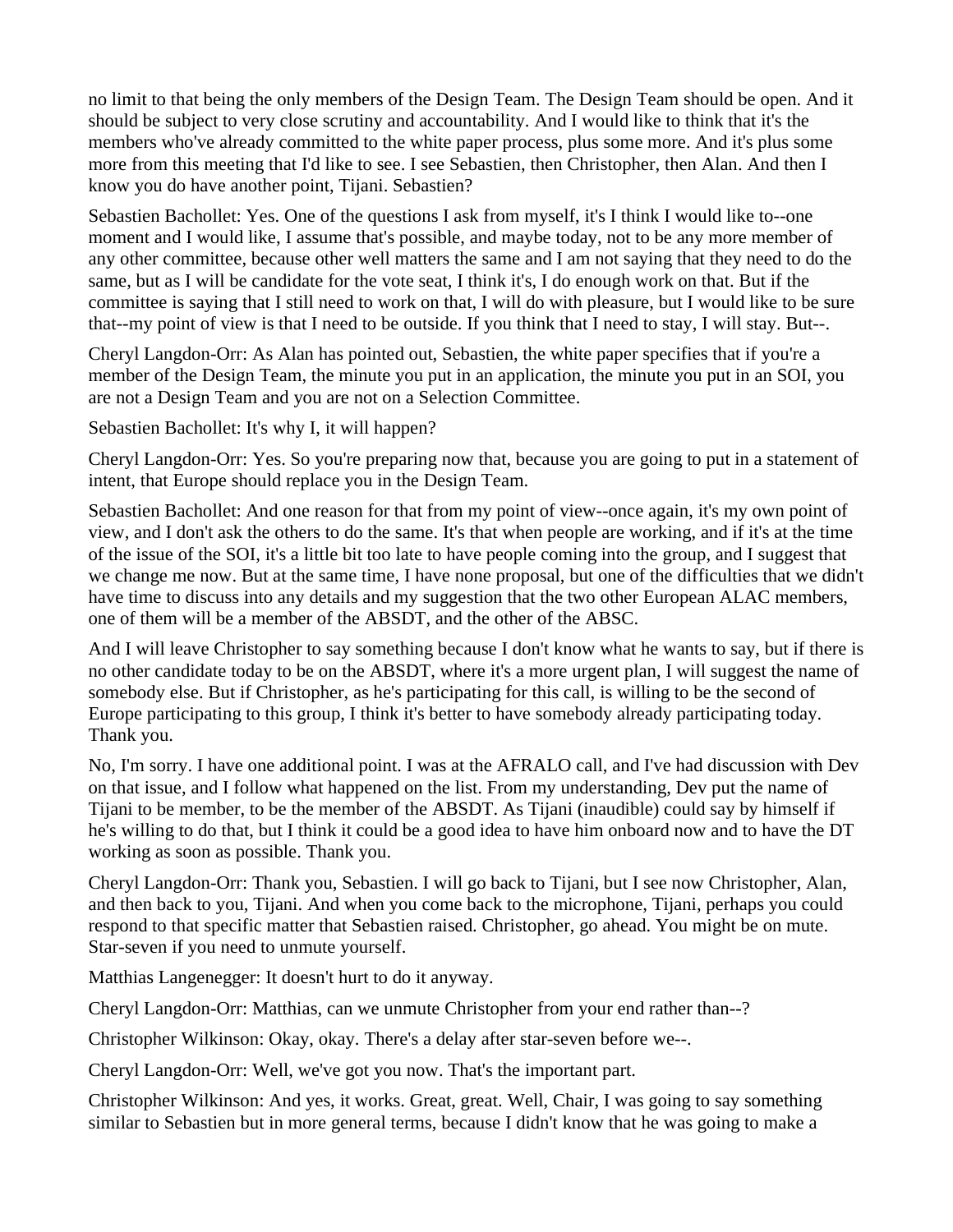personal statement like that, which I fully support. All I was going to say was to encourage the Chair and the staff to ensure that there is no conflict of interest in the whole of this process. And insofar as quite a small number of people, even if you take the large definition, quite a small number of people of examining this process on behalf of at least hundreds, if not thousands, of members of ALS, let alone the whole of the Internet users.

We need to be cautious about any risk of--to use a strong word--appearing to be a bit incestuous. So I applaud Sebastien's statement. I think in an appropriate manner, it should be generalized. I'm not going to suggest how it should be generalized. The staff and the Improvements Committee know all about this, so I'll leave it at that.

Cheryl Langdon-Orr: Okay--.

Christopher Wilkinson: Regarding my personal participation in anything else, to be quite honest, I don't yet know what an ABSC and the other one actually is. So maybe we've got a bit too many acronyms here.

Cheryl Langdon-Orr: Well, we went to great lengths to make sure that they were clearly explained in the white paper.

Christopher Wilkinson: Okay. Well, that's my fault.

Cheryl Langdon-Orr: The ABSC is the group that will be receiving and reviewing the statements of interest.

Christopher Wilkinson: Yes. Well, given the importance of the first, I'm obviously not going to volunteer myself on this call. If ALAC or EURALO wish to ask me to do something, on the basis of their decision, I'll consider it and (inaudible).

Cheryl Langdon-Orr: You would be willing to serve, which is a very good thing to hear.

Christopher Wilkinson: Okay.

Cheryl Langdon-Orr: Thank you very much, Christopher. Alan, then I think we should pass it to Tijani again before we go back to Sebastien. And I should also note that Evan, he did put to the record that in his view, the SC, the ABSC, the At-Large Board appointed Selection Committee, should be populated, if at all possible, by as much ALS membership as we can encourage to be involved. This is another method of ensuring that the rank and file are particularly involved and that we, on this first appointment process--and remember, this is just a first process. Part of the process is reviewing and putting in any changes that the community feel would be worthwhile for future processes. And that in this first process, we avoid as much nepotism and as much conflict as we possibly can. Go ahead, Alan, then next Tijani, then Sebastien.

Alan Greenberg: Yes, just to review a couple of things that were said, I think in the white paper--I hope they were. The ABSC is selected, the members are selected, with the exception of the Chair, by the RALOs. So if the RALOs, and presumably RALO decisions are made by the ALS representative. If a RALO determines that their member should be one of the ALAC members, as I think was just suggested in Europe, that's their call. If a RALO determines that it should only be grass-roots people who have never been to an ICANN meeting, that's their call. So there's no one else to blame but yourself. You pick the people that you think are right. I mean, I believe that was the recommendation.

In terms of the Design Team, I think we need a lot of work done very soon, and I would not want to eliminate people because they may plan to submit a statement. They certainly can. The rules, I believe, already say that if you are a member of the ABSC, you must not submit a statement of interest, which is identical to what's in the ICANN rules in the corresponding one.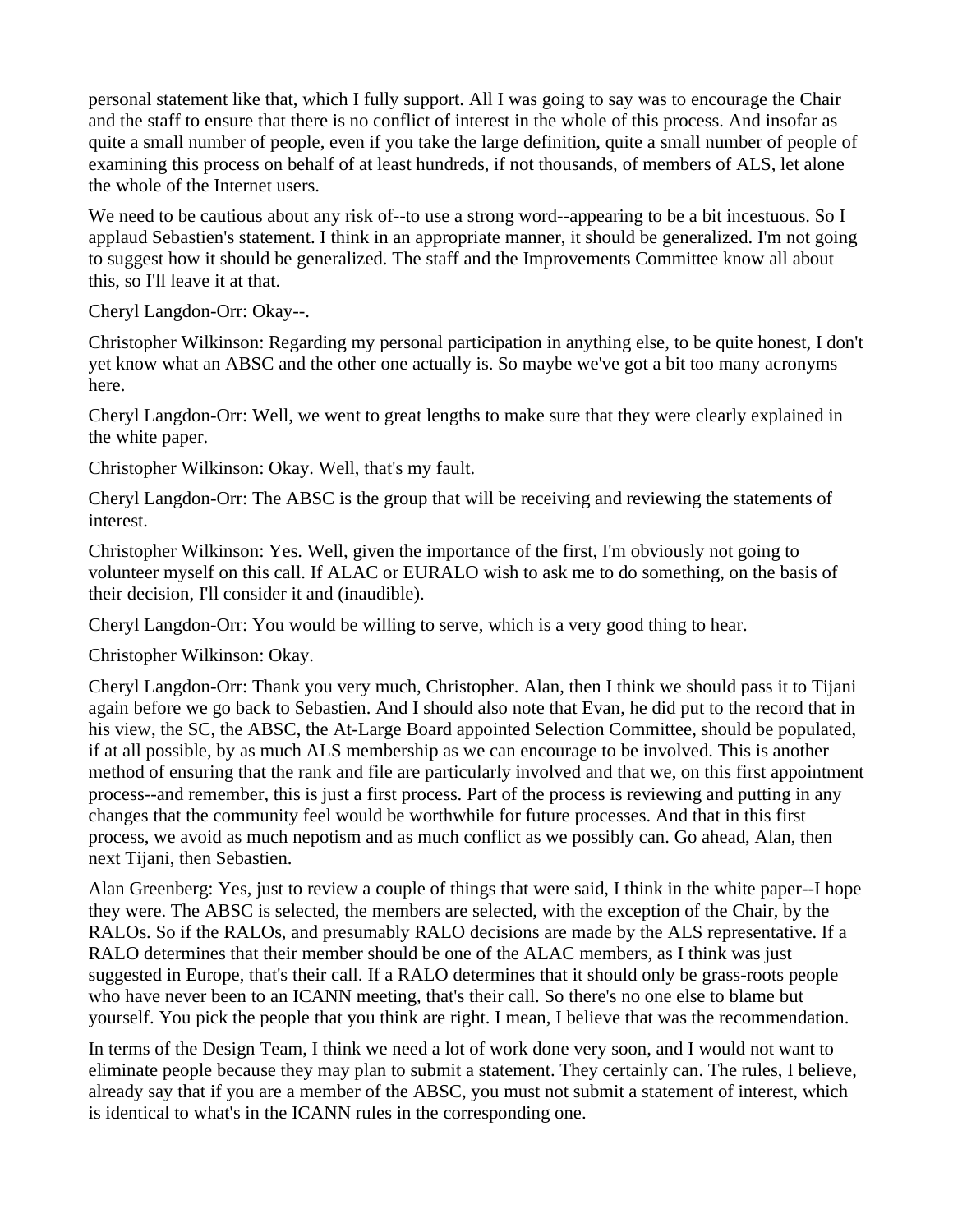Cheryl Langdon-Orr: Thank you, Alan.

Alan Greenberg: I'll just point out on the Design Team group that has been working already, over Christmas we put in several hundred hours of time on this process. I think there's going to be a comparable expense and time over the next couple of weeks to get it all pulled together. So anyone who's willing to take that on, I don't want to refuse.

Cheryl Langdon-Orr: Yes, no. The role of the Design Team is actually pretty huge, and certainly one that is essential to any success of this process. Tijani, going back to you, you have a couple of matters to respond to. You had an additional point you wanted to make on behalf of AFRALO plus the recent matter of the AFRALO discussion on ABSDT and ABSC membership.

Tijani Ben Jemaa: That's right. Thank you, Cheryl. I am hearing myself. There is an echo. I don't know why.

Cheryl Langdon-Orr: No, there's just something we can't--.

Matthias Langenegger: Everyone has one now.

Tijani Ben Jemaa: Okay. So first of all, I want to applaud what Sebastien said, because he can't be a candidate and member of the committee who will provide the election. That's normal. And I, and it's written in the white paper. But for the ABSC, it's not written, and we have to add it, even for the, it's more compulsory for the Selection Committee than for the Design Team, because the Design Team will do technical work, while the Selection Committee will do the selection. It's more, there is application in this work. So that's the first point.

The second point, you said, Cheryl, the Design Team must be open. I don't think so, because the Design Team will do specific work and very important work. And if you give this work to an open team, it will not be done. We have to design, we have to appoint people who want to work and who are able to work to finalize the procedure, to do all the work which is assigned for this team.

For the Selection Committee, it's more or less clear in the white paper, the composition of this team. And I agree with this composition. I think it's fair; it's good. While for the Design Committee, I think that we need to find people, to find competences who want to work or want to do this at this work, because we need them today to work. Because we are already behind our milestones as it is designed in the white paper.

Cheryl Langdon-Orr: You keep saying this, Tijani. In what way are we behind in the milestones?

Tijani Ben Jemaa: Pardon, yes, I can read here, January 14, call about (inaudible) Board member selection design team. We are not 14th today; we are 27th.

Cheryl Langdon-Orr: But you've already got a Design Team which is, in fact, the ad hoc work group that is functioning. You've got the current membership.

Tijani Ben Jemaa: Oh.

Cheryl Langdon-Orr: But that's all right. I mean, some of us are more than willing to move on from that, and Sebastien has indicated he would prefer not to continue in that role, which is, I think, our meaning of "open," that we need to make sure that we have a good coverage of keen workers. And there's one suggestion that perhaps that could be the ALAC as a whole, but I just doubt that would be a practical matter. But that said, what else is it that your AFRALO has been discussing in terms of who to put into those teams?

Tijani Ben Jemaa: Yes. If I come back to what's said, Sebastien, concerning my appointment by Dev, or my, the suggestion of Dev that I serve on the Design Team, I am proud to do that. But I asked AFRALO to decide on it, and the people who reacted said that I have to be on the Selection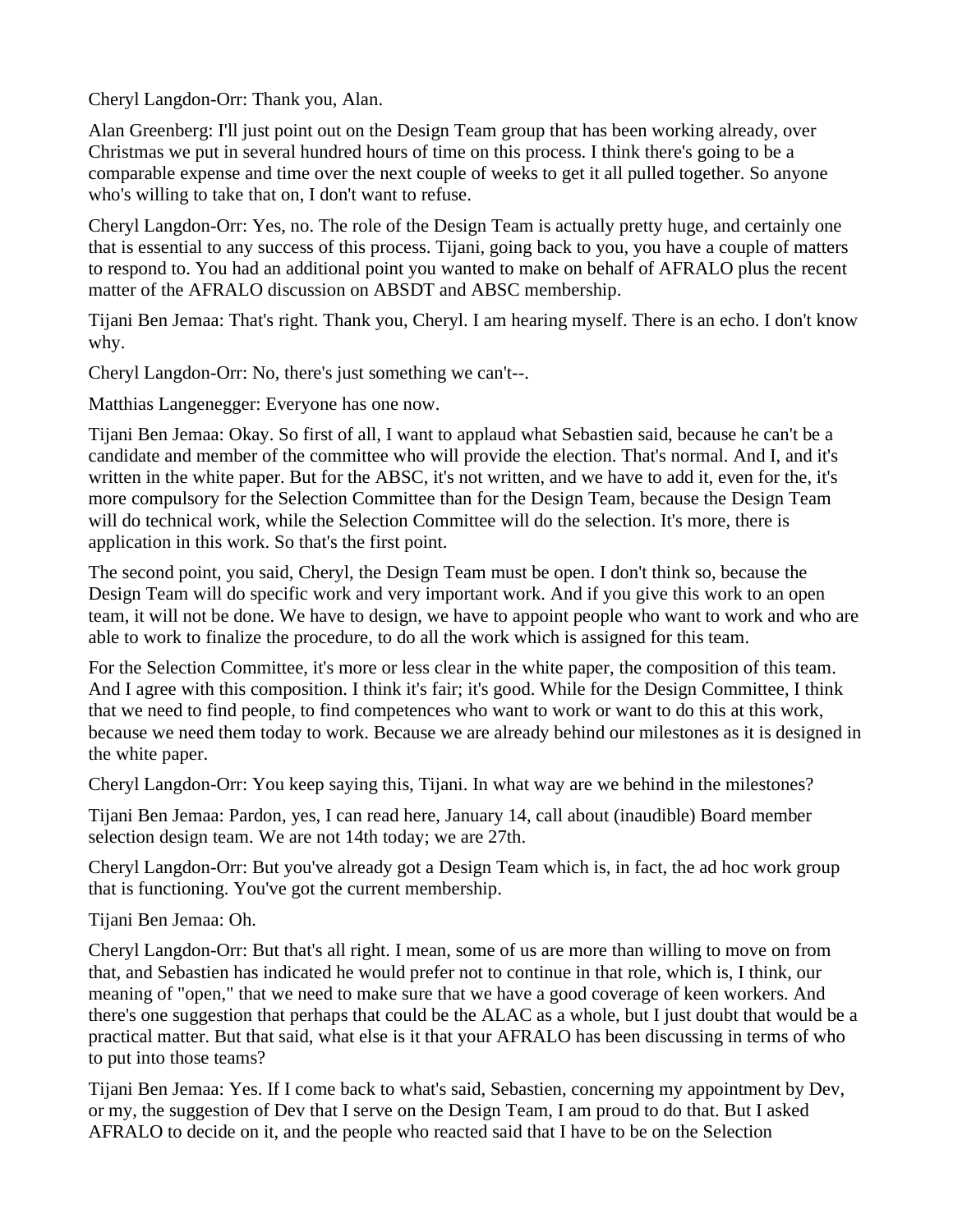Committee.

Cheryl Langdon-Orr: Sure.

Tijani Ben Jemaa: So it's up to, I am ready to do this or this, but not both. It's not possible.

Cheryl Langdon-Orr: Yes, of course. Understood, okay. So you're saying that, it's like Christopher, you are willing to serve in whatever capacity your region feels is appropriate? Is that correct, Tijani?

Tijani Ben Jemaa: Yes, you're right.

Cheryl Langdon-Orr: Okay, good. Sebastien, I see your hand is up for another statement. Please go ahead.

Sebastien Bachollet: Yes. About Tijani and which group, I think one of the difficulties that the first people answering the mail of Dev said yes, see, and it was, I guess, a mistake, and not a position to say that better in this one or this one, because effectivity is quite complicated with our (inaudible). But Tijani, you may check on that and I will support that you participate as a DT, because you have the knowledge we need into your region to participate in this one.

I would like possibly to put names, just, it's not ratified yet by EURALO, and I hope that it will be in the near future, but the suggestion is that Patrick Vande Walle could be as a DT and Olivier could be a second one.

Regarding the Selection Committee of the ABSC, I really think we need to have, in this group, as much as possible diversity. It's why, I know that it will be EURALO to decide, but I just want to give you this information. I was in contact with Veronica Cretu, who was the first ALAC member from EURALO. And she's willing to serve if there are no trouble involved, and I guess that (inaudible) at TIBS that she will travel to make that work. And she could be a good candidate. And maybe Adam Peake, because he used to be into the NomComm, and we need to have this knowledge inserted. It's not to say that all that couldn't be participating other member if we decide to have a larger group than 10 people, but that's two names I am willing to put at the EURALO vote of discussions for in the next occasion. Thank you.

Cheryl Langdon-Orr: Thank you very much, and quite clearly, I would think that matters of membership and the roles of people in the ABSDT and the ABSC will be agenda items on each of the regional meetings. Sebastien, you have your hand still up?

Sebastien Bachollet: Just once again, I heard both people saying that I can stay up to the SOI are released. My suggestion is that, really, I will leave as soon as somebody from EURALO is on charge of that, not to leave the seat empty. But really, I want to leave, not because of the work. Obviously, I want to say, but as soon as possible. Thank you.

Cheryl Langdon-Orr: Certainly. Thank you, Sebastien. Appreciated. By my reckoning, we are in fact now at the outstanding items and matters raised. And one of the matters raised, Alan, is transport to the chat space, and that is the question of is there any impediment, is there any reason, that a person could not be part of the Design Team and indeed of the Selection Committee? A very valid question. Nothing comes immediately to my mind, other than certifiable insanity. That would be an impediment for them. But I'd be interested to hear very briefly the views of the group.

Siva, no, it is not the Design Team that determines eligibility. The Selection Committee would be using a mechanism of some form of measure and discussion of the SOIs against candidate criteria. The Design Team is a purely process-focused activity. We've already, as Alan pointed out, in excess of 100 plus hours work put over Christmas in developing the white paper, and probably at least that, if not double that, expected in the next few weeks.

Okay? Is anybody wanting to raise an argument against dual membership if one is crazy enough to be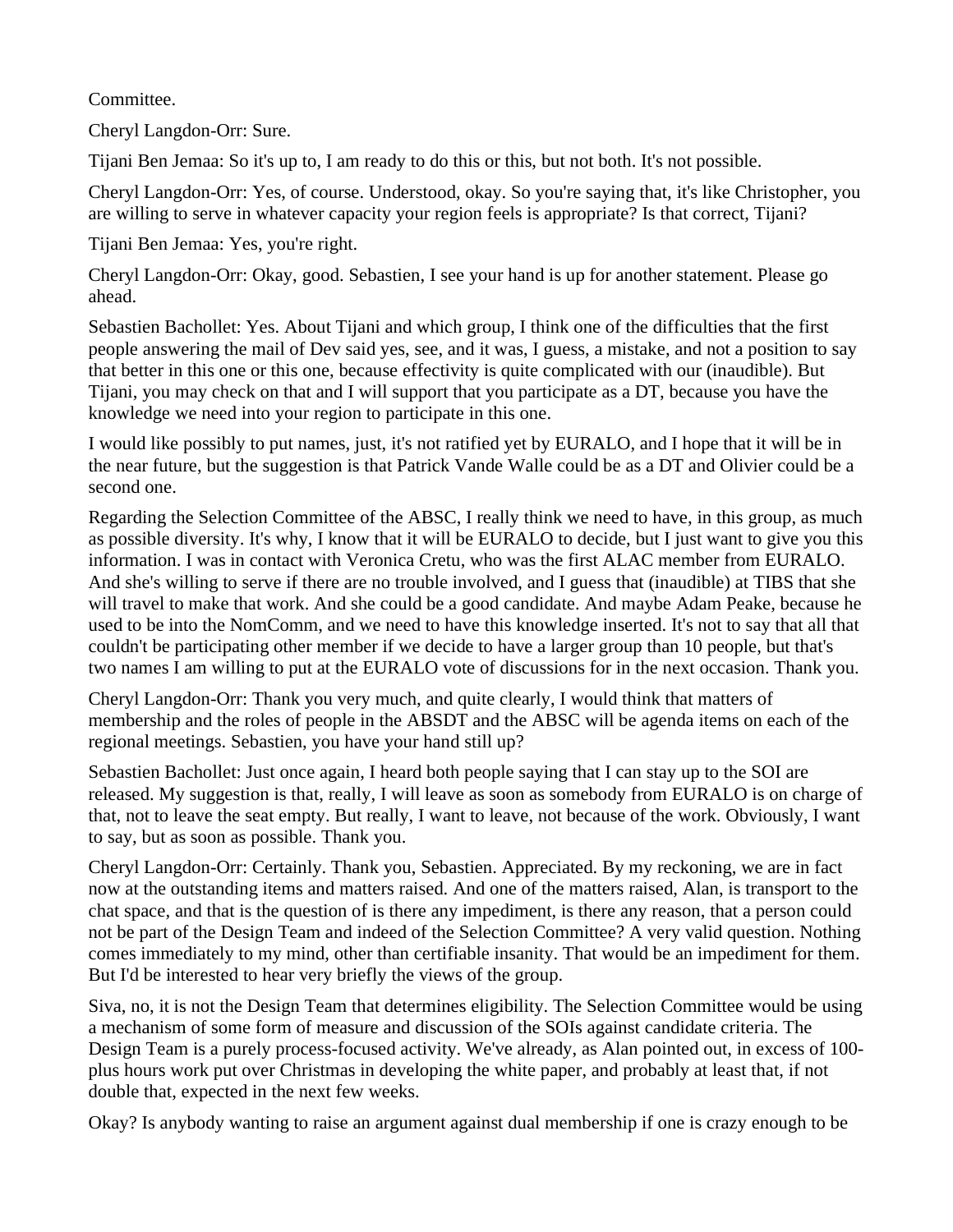in the ABSDT and then their region wishes them to also include them in the ABSC? It is possible, for example, based on the experience of Tijani, his name has had in the AFRALO conversations, that he is willing to serve in either capacity, that they might prevail on him to serve in both. I see no impediment other than the human capability of doing so much work. Christopher, go ahead.

Christopher Wilkinson: Well, this is just a superficial opinion from the basis of the debate, not anything more. But from what I've heard, it would seem to me that there was a good argument for establishing continuity between the white paper authors and the Design Team. Otherwise, the Design Team is going to have to relearn so much as to what arguments persuaded the white paper authors to go in a particular direction. Now, that can't be 100 to 100, because obviously, some people, and already heard, will desist. But I think you need continuity there.

Where you need perhaps objectivity and independence, it's at the level of the Selection Committee. Just a suggestion.

Cheryl Langdon-Orr: And that certainly was the central tenet of the white paper. But in raising this tonight, there is possibly no good reason for an impediment. If, for example, the African region did want someone, and they were able and willing to serve in both capacities and they were fully accountable to their community in doing so, we probably shouldn't make a ruling against it.

Christopher Wilkinson: I would accept that. I don't think that there is an objective reason for refusing people to continue on the Selection Team, but I think it should have enough new blood to be, seem to be independent. And there are very few people who have enough time and--.

Cheryl Langdon-Orr: Exactly, and it's probably the latter that would be one of the strong pushes for fresh blood to be involved.

Christopher Wilkinson: Over to you.

Cheryl Langdon-Orr: Okay. Christopher, anything more from you?

Christopher Wilkinson: Not just now.

Cheryl Langdon-Orr: Okey-dokey. Can I ask, then, is there any other outstanding matters or arguments that we need to cover off tonight? Alan, go ahead.

Alan Greenberg: Yes. I just wanted clarity coming out of this meeting. At this point, I am presuming that the existing Design Team, which was the officers--Dev from AFRALO and Evan, which were the group that put together the white paper--will continue unless any ones of them chose to leave, plus others that are identified quickly in the next few days who want to put in the effort and time. Is that the decision that we've come up with?

Cheryl Langdon-Orr: That's the status quo of this conversation as far as I'm concerned, recognizing that Sebastien has said he would prefer to be replaced at EURALO's earliest convenience.

Alan Greenberg: And I said "minus those who choose to leave."

Cheryl Langdon-Orr: Yes, I understand that. I'm just making it, if the difference between choose to leave and making a declaration that you are perfectly happy to continue to serve until you are replaced, that's all. I think Sebastien's being fairly careful to make sure his willingness to continue to serve is also clear, I think.

Okay. Is there any other matter?

Tijani Ben Jemaa: Cheryl, can you please repeat the proposition of Alan?

Cheryl Langdon-Orr: Alan was saying that the existing Design Team makeup, which is the officers of the ALAC and, at the moment it was Dev, who has been involved in that ad hoc work group, that the